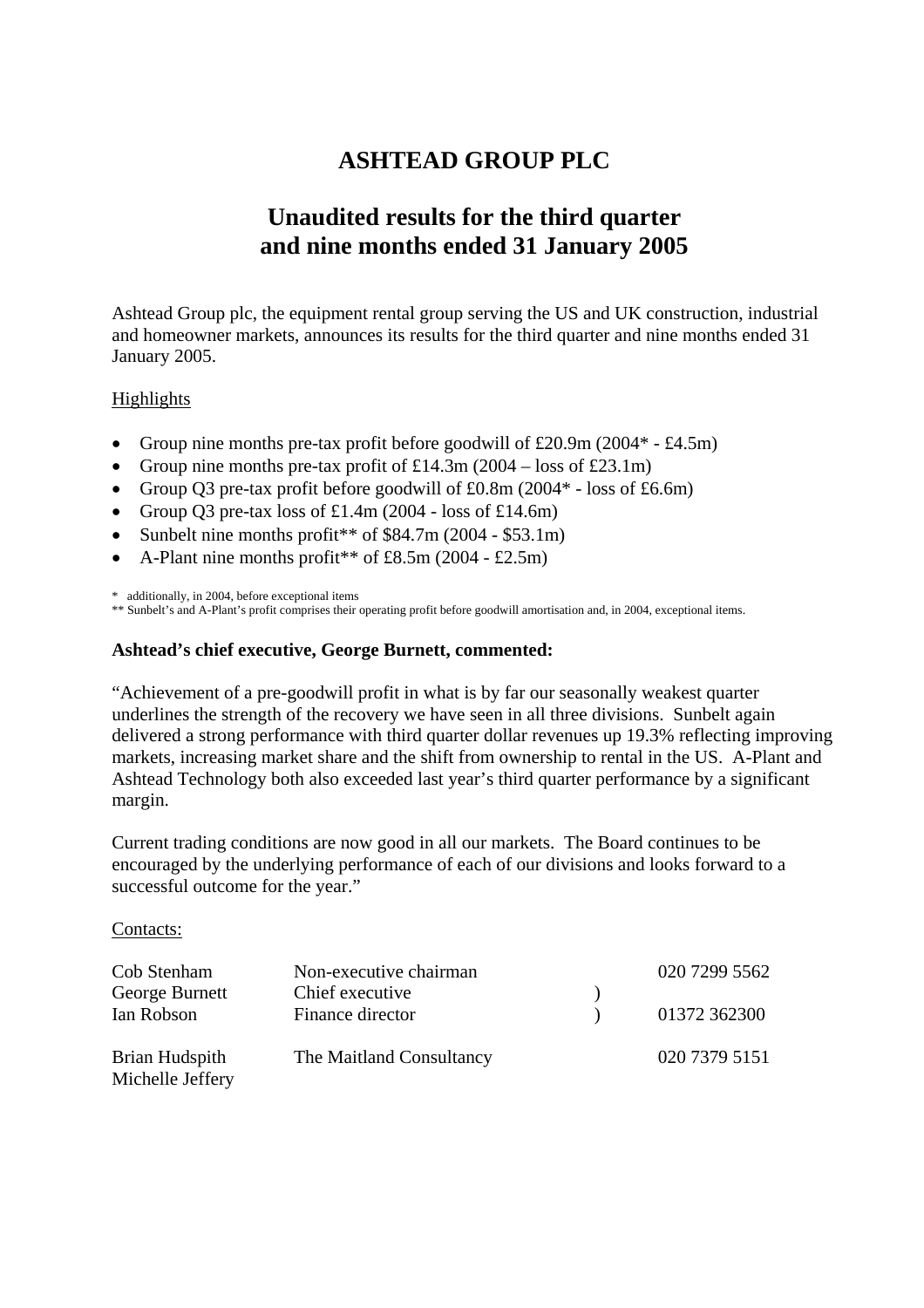### **PRESS RELEASE**

### **Overview**

For the nine months to date, Group profit before tax, goodwill amortisation and exceptional items (2004 only) increased to £20.9m from £4.5m in 2004 (£2.9m at constant exchange rates). After goodwill amortisation and exceptional items, pre-tax profits were £14.3m compared with last year's loss of £23.1m. Cash tax earnings per share<sup>1</sup> were 6.3p (2004 – 1.4p). After goodwill amortisation and exceptional items, and the accounting tax charge, basic earnings per share were 1.3p in 2005 compared to the loss of 7.9p in 2004.

The Group performed strongly in the seasonally weakest third quarter delivering a profit before tax, goodwill amortisation (and, in 2004, exceptional items) of £0.8m (2004 – loss of £6.6m). After goodwill amortisation and exceptional items, the pre-tax loss was £1.4m compared with the loss of £14.6m in 2004.

### Review of nine months trading

| $\frac{1}{2}$                                                                | Turnover*<br>2005     | 2004                           | EBITDA*<br>2005              | 2004                         | Divisional operating<br>2005        | $profit**$<br>2004                  |
|------------------------------------------------------------------------------|-----------------------|--------------------------------|------------------------------|------------------------------|-------------------------------------|-------------------------------------|
| Sunbelt in \$m                                                               | 501.6                 | 429.7                          | 167.0                        | <u>131.6</u>                 | 84.7                                | 53.1                                |
| Sunbelt in £m<br>A-Plant<br><b>Ashtead Technology</b><br>Group central costs | 271.6<br>117.6<br>8.9 | 255.0<br>118.4<br>8.9<br>382.3 | 90.4<br>35.6<br>4.4<br>(4.5) | 78.1<br>33.2<br>4.7<br>(4.0) | 45.8<br>8.5<br>2.1<br>(4.5)<br>51.9 | 31.4<br>2.5<br>2.2<br>(3.9)<br>32.2 |
| Interest *<br>Profit before tax **                                           | 398.1                 |                                | <u>125.9</u>                 | 112.0                        | (31.0)<br>20.9                      | (27.7)<br><u>4.5</u>                |

\* In 2004, before exceptional items. \*\* Before goodwill amortisation and, in 2004, exceptional items.

Despite a 10% year on year decline in the US dollar, Group turnover increased by 4.1% to £398.1m, EBITDA by 12.4% to £125.9m and total divisional operating profit by 61.2% to £51.9m. The underlying growth, measured at constant exchange rates, was stronger with turnover up 10.7%, EBITDA up 19.9% and total divisional operating profit up 76.2%. The Group's profit margins also improved. EBITDA margins rose from 29.3% to 31.6% and the total divisional operating profit margin increased from 8.4% to 13.0%.

### *Sunbelt*

Sunbelt continued to perform strongly in the nine months with both rental rates and utilisation continuing to rise. Turnover grew 16.7% to \$501.6m reflecting growth of approximately 7% in rental rates and an increase in the nine months utilisation rate from 65% to 70% whilst the fleet size remained broadly constant. Turnover growth was broadly based with all regions and all major product areas trading ahead of last year.

<span id="page-1-0"></span><sup>&</sup>lt;sup>1</sup> Cash tax earnings per share comprises earnings before goodwill amortisation, exceptional items and deferred tax divided by the weighted average number of shares in issue. Cash tax earnings per share is considered to be a relevant measure of earnings per share as the deferred tax liability is not expected to crystallise in the foreseeable future.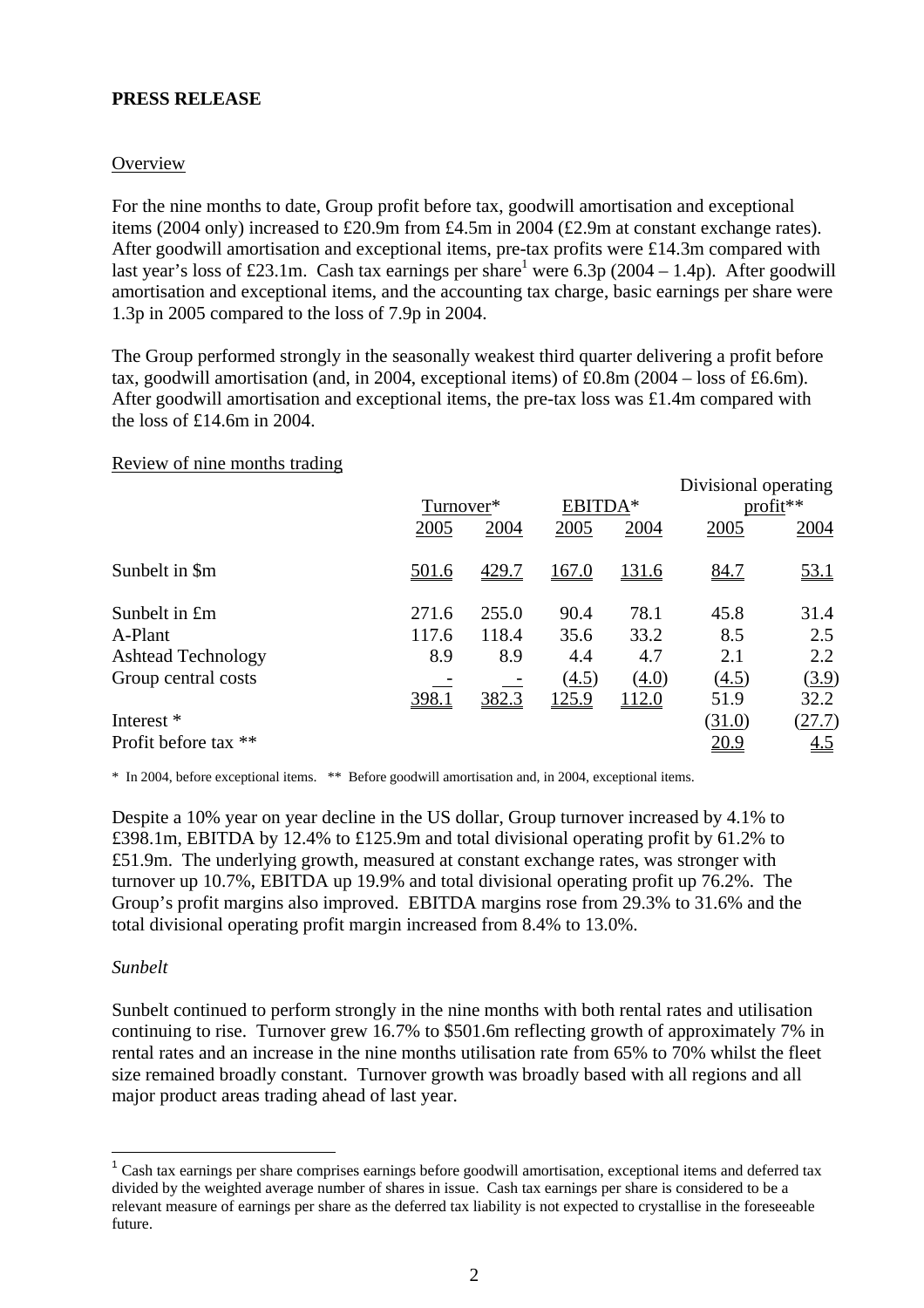The nine month figures reflect further strong growth in the third quarter where turnover was up 19.3% compared with the same period last year thanks to continuing high utilisation levels and further year on year rises in rental rates of approximately 7%. As predicted construction activity in Florida remained strong in the third quarter in the aftermath of the hurricanes earlier in the year, an effect which is expected to continue into the next financial year. The new profit centres opened in the first half continued to make good progress and further new locations in Miami and Phoenix will be opened in the fourth quarter.

Sunbelt's turnover improvement reflected market share gains and growth in non-residential construction activity (which rose 3.6% in the year to December 2005) as well as the continued shift from ownership to rental. Sunbelt's divisional operating profit was up 93.2% in the third quarter from \$11.8m to \$22.8m. For the year to date it grew 59.5% to \$84.7m representing a margin of 16.9% (2004 – 12.4%).

## *A-Plant*

A-Plant continued to build on the improvements in its performance seen in the first half of this year. Although total turnover for the nine months declined to £117.6m from £118.4m in 2004 as a result of the 2003/4 non-core disposal programme, on a same store basis turnover increased by 5.9% as a further improvement in year on year performance was achieved in the third quarter. The year to date figure reflected a fleet size which was approximately 5% smaller than in the equivalent period last year, an increase in utilisation from 59% to 64% and growth in rental rates of approximately 3%. The growth in rental rates in the third quarter was 5%.

In its seasonally slowest third quarter A-Plant's divisional operating profit improved to breakeven from a loss of £3.1m in 2004. As a result its nine month divisional operating profit grew more than threefold to £8.5m (2004 - £2.5m) representing a margin of  $7.2\%$  (2004 - 2.1%). Although this signifies a considerable increase in its return on capital employed, we are increasing investment in the higher return tool hire product to help improve returns further. In addition to the current 69 branded Tool Hire Shops, a further 22 plant locations already offer the tool hire product. During the course of the next twelve months 26 more plant locations will start carrying the tool hire range of which 8 will be fully equipped by 30 April 2005. It is intended that all 48 plant locations will be co-branded as Tool Hire Shops by April 2007 – an increase of 70% on the current 69 fully branded locations.

Thanks to the breadth of its product offering and its geographic coverage A-Plant continues to benefit from its major account business. A-Plant recently agreed a new five-year contract with Balfour Beatty Utilities and a two-year extension to the existing three-year contract with Skanska UK plc which together are estimated to be worth over £25m.

### *Ashtead Technology*

Ashtead Technology substantially improved its performance in the third quarter with the quarter's revenues up from £2.1m to £2.9m and divisional operating profit up from £0.1m to £0.7m reflecting recovery in its offshore markets. For the nine months turnover is now unchanged from last year at £8.9m. The first UK environmental rental store was opened in Hitchin at the beginning of the year and the US environmental rentals expansion continued with an opening in Atlanta in October. Both stores are developing well. Nine month divisional operating profit was  $\text{\pounds}2.1\text{m}$  (2004 -  $\text{\pounds}2.2\text{m}$ ). There is now good reason to believe that the oil majors will fund greater offshore exploration and construction activity in 2005 from which Ashtead Technology should benefit.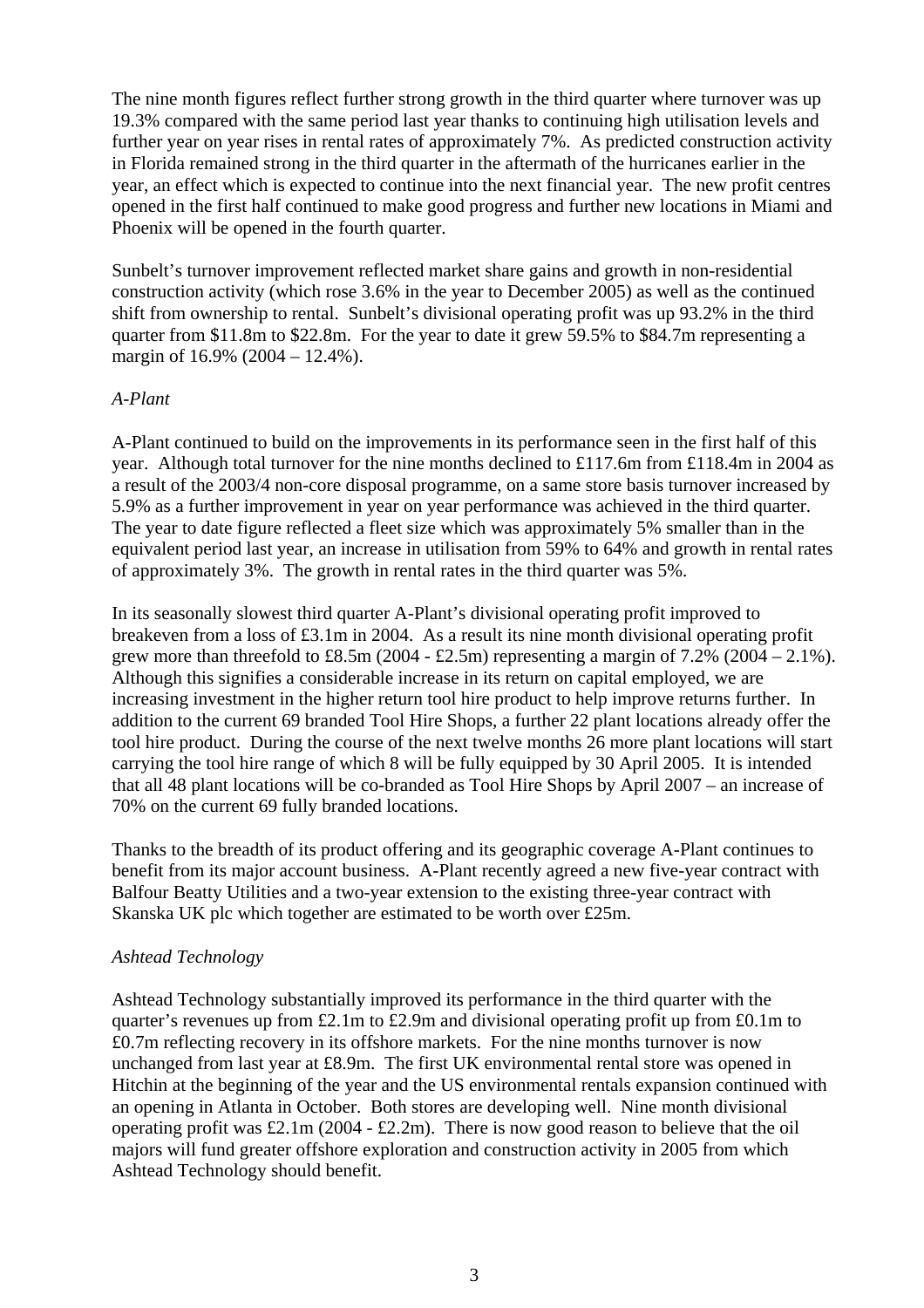## Capital expenditure and net debt

Capital expenditure in the nine months was £89.8m of which £80.1m was on the rental fleet (2004 - £49.7m in total). Capital expenditure was increased significantly in Q3 to enable Sunbelt to take advantage of the improving economic conditions in the US. £18.8m of the fleet expenditure was for growth with the remainder being spent to replace existing equipment. Disposal proceeds of £25.0m (2004 - £17.0m) were achieved in the period generating a profit on disposal of £3.6m (2004 - £1.0m). The markets used for disposing of used rental equipment continue to be healthy. As previously announced capital expenditure for the year to 30 April 2005 is expected to total £120m to £130m.

The tax effect on cash flow was again minimal and is expected to remain so.

Net debt at 31 January was £490.8m, a reduction of £35.9m since year-end and £44.5m in the twelve months since 31 January 2004. At constant exchange rates these reductions were £22.7m and £32.5m respectively.

## New asset based bank facility

As previously announced, the Group completed the syndication of a new \$675m five-year asset based first priority senior debt facility on 12 November 2004. Based on January 2005 debt and EBITDA levels, the Group has now achieved the necessary targets to reduce the interest rate payable on borrowings under this facility to LIBOR plus 225bp from the average of LIBOR plus 260bp payable when the facility closed. This 35bp reduction in interest cost, which took effect from 28 February, provides a useful partial offset against the recent increases in US dollar LIBOR and means that we are now borrowing at the lowest interest rate tier in the facility's interest rate grid. \$110m was available under the new facility at 31 January 2005.

### Current trading and outlook

Achievement of a pre-goodwill profit in what is by far our seasonally weakest quarter underlines the strength of the recovery we have seen in all three divisions. Sunbelt again delivered a strong performance with third quarter dollar revenues up 19.3% reflecting improving markets, increasing market share and the shift from ownership to rental in the US. A-Plant and Ashtead Technology both also exceeded last year's third quarter performance by a significant margin.

Current trading conditions are now good in all our markets. The Board continues to be encouraged by the underlying performance of each of our divisions and looks forward to a successful outcome for the year.

 $00^{\circ}$ 

There will be a conference call for equity analysts at 9.30am this morning. A simultaneous webcast of this call will be available through the Company's website, [www.ashtead-group.com](http://www.ashtead-group.com/) and there will also be a recorded playback available from shortly after the call finishes.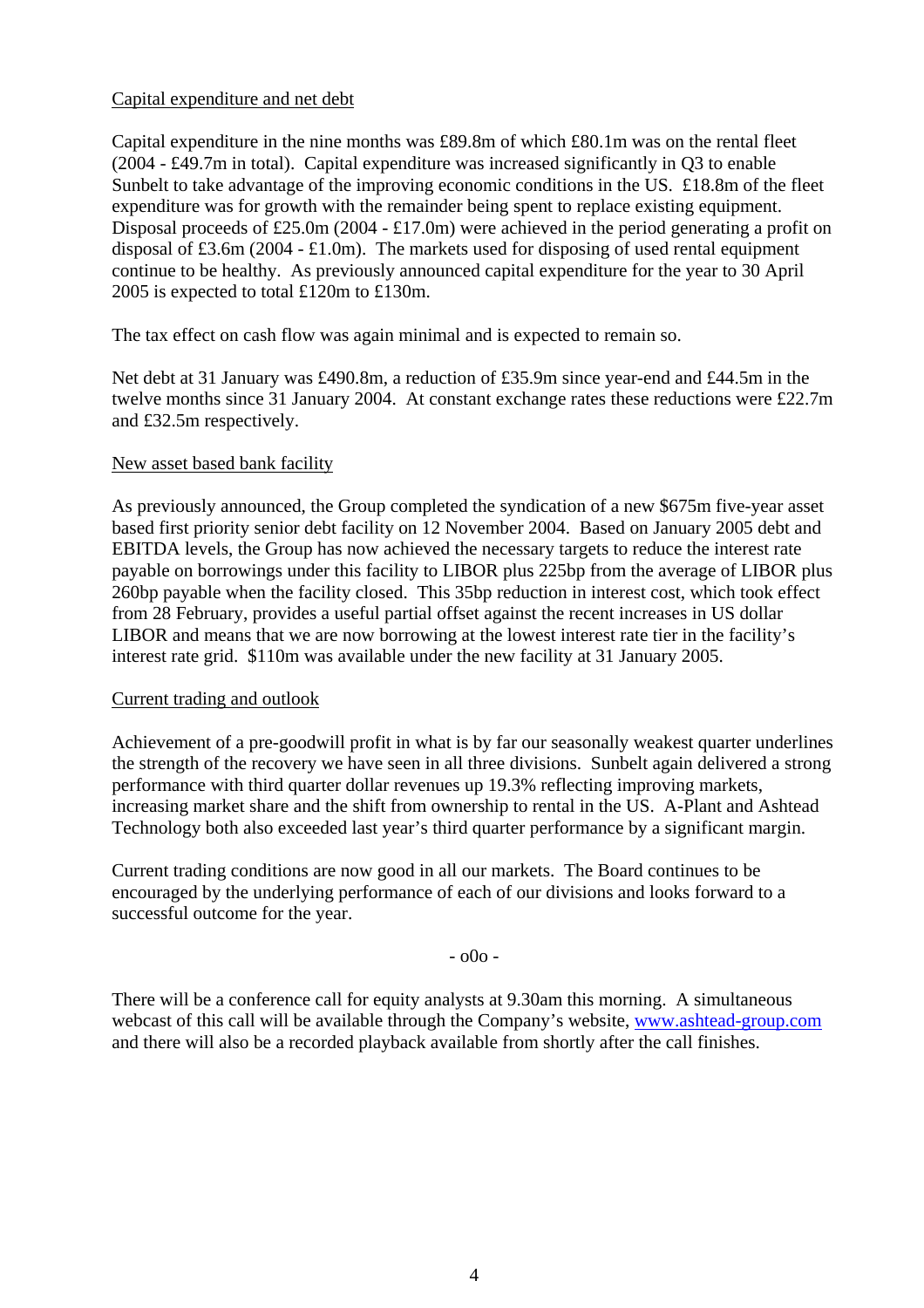# **CONSOLIDATED PROFIT & LOSS ACCOUNT**

|                                                   |                                | Audited           |             |             |             |
|---------------------------------------------------|--------------------------------|-------------------|-------------|-------------|-------------|
|                                                   | Three months to                | Nine months to    | Year to     |             |             |
|                                                   |                                | 31 January        |             | 31 January  | 30 April    |
|                                                   | 2005                           | 2004              | 2005        | 2004        | 2004        |
|                                                   | $\pounds$ m                    | $\pounds$ m       | $\pounds$ m | $\pounds$ m | $\pounds$ m |
| <b>Turnover</b>                                   | 123.4                          | <u>111.7</u>      | 398.1       | 381.1       | 497.0       |
| <b>Operating profit/(loss)</b>                    | 8.9                            | (2.2)             | 45.3        | 16.2        | 16.2        |
| Loss on sale of business                          |                                | (3.8)             |             | (3.8)       | (3.8)       |
| Interest payable and similar charges              | (10.3)                         | (8.6)             | (31.0)      | (35.5)      | (45.5)      |
| (Loss)/profit before taxation                     | (1.4)                          | (14.6)            | 14.3        | (23.1)      | (33.1)      |
| Profit/(loss) before taxation, exceptional        |                                |                   |             |             |             |
| items and goodwill amortisation                   | 0.8                            | (6.6)             | 20.9        | 4.5         | 7.6         |
| <b>Exceptional</b> items                          |                                | (5.7)             |             | (20.8)      | (31.5)      |
| Goodwill amortisation                             | (2.2)                          | (2.3)             | (6.6)       | (6.8)       | (9.2)       |
| (Loss)/profit on ordinary activities              |                                |                   |             |             |             |
| before taxation                                   | $\left(\underline{1.4}\right)$ | (14.6)            | 14.3        | (23.1)      | (33.1)      |
| Taxation on (loss)/profit on ordinary activities: |                                |                   |             |             |             |
| - current tax                                     | (0.1)                          |                   | (0.6)       | (0.1)       | 0.3         |
| - deferred tax                                    | (0.8)                          |                   | (9.6)       | (2.2)       | (2.0)       |
|                                                   | (0.9)                          | $\frac{0.3}{0.3}$ | (10.2)      | (2.3)       | (1.7)       |
| (Loss)/profit for the financial period            |                                |                   |             |             |             |
| transferred to reserves                           | (2.3)                          | (14.3)            | <u>4.1</u>  | (25.4)      | (34.8)      |
| Basic and diluted (loss)/earnings per share       | (0.7p)                         | (4.4p)            | 1.3p        | (7.9p)      | (10.8p)     |
|                                                   |                                |                   |             |             |             |

# *Reconciliation of operating profit to EBITDA before exceptional items*

| Operating profit                              | 8.9                      | (2.2)       | 45.3                         | 16.2 | 16.2  |
|-----------------------------------------------|--------------------------|-------------|------------------------------|------|-------|
| Exceptional items                             | $\overline{\phantom{a}}$ | 1 Q         | $\qquad \qquad \blacksquare$ | 9.2  | 18.8  |
| Goodwill amortisation                         | 2.2                      | 2.3         | 6.6                          | 6.8  | 9.2   |
| Depreciation excluding exceptional impairment | 25.4                     | <u>25.1</u> | 74.0                         | 79.8 | 102.8 |
| <b>EBITDA</b> before exceptional items        | 36.5                     | <u>27.1</u> | 125.9                        | 12.0 | 147.0 |

EBITDA is presented here as an additional performance measure as it is commonly used by investors and lenders.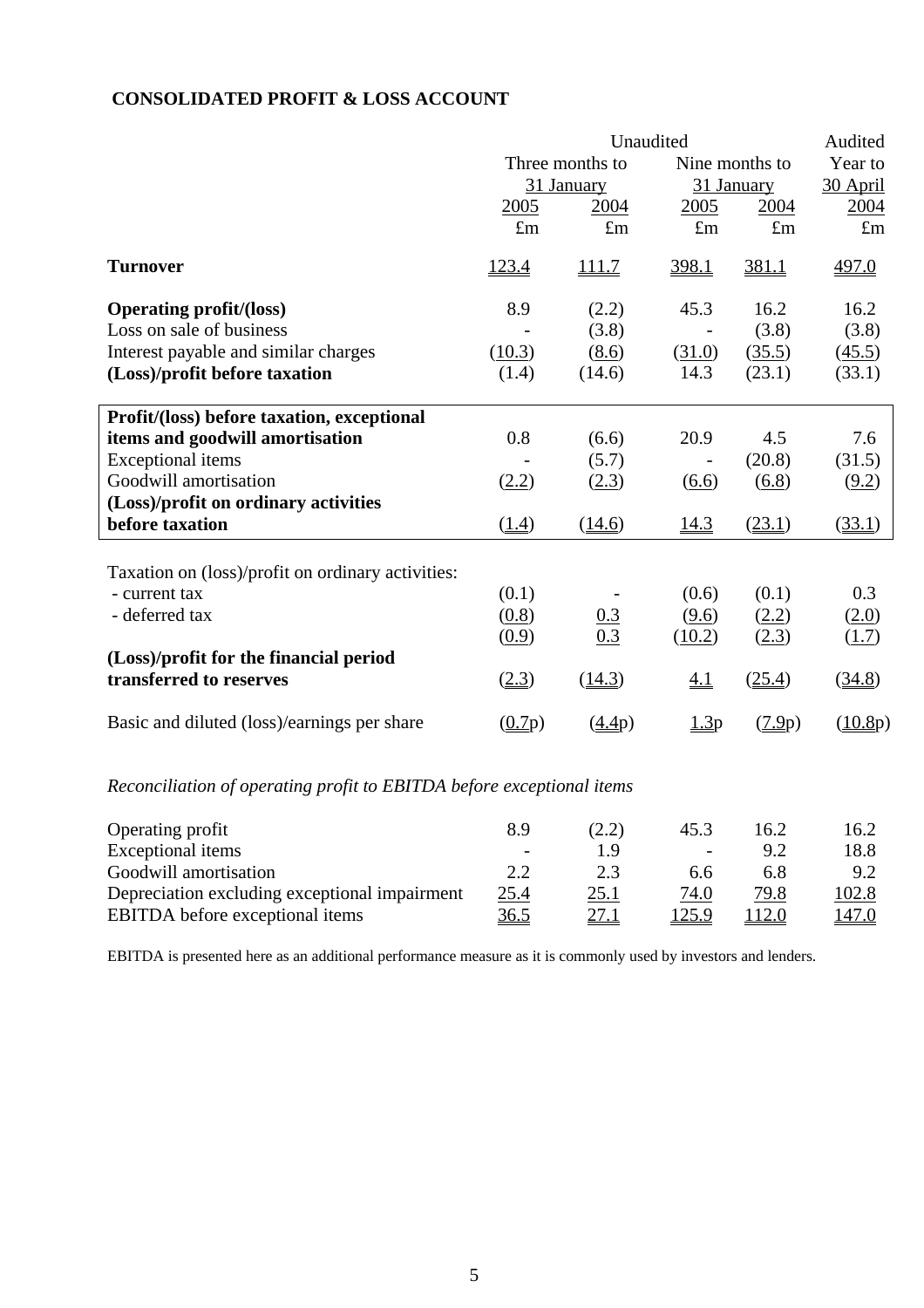# **STATEMENT OF TOTAL RECOGNISED GAINS AND LOSSES**

|                                                           | Unaudited                     |             |                              |             | Audited     |  |
|-----------------------------------------------------------|-------------------------------|-------------|------------------------------|-------------|-------------|--|
|                                                           | Three months to<br>31 January |             | Nine months to<br>31 January |             | Year to     |  |
|                                                           |                               |             |                              |             | 30 April    |  |
|                                                           | 2005                          | 2004        | 2005                         | 2004        | 2004        |  |
|                                                           | $\pounds$ m                   | $\pounds$ m | $\pounds$ m                  | $\pounds$ m | $\pounds$ m |  |
| (Loss)/profit for the financial period                    | (2.3)                         | (14.3)      | 4.1                          | (25.4)      | (34.8)      |  |
| Foreign currency translation differences                  | (3.2)                         | 0.8         | (6.8)                        | <u>1.3</u>  | <u>4.9</u>  |  |
| <b>Total recognised gains and losses</b><br>in the period | (5.5)                         | 13.5        |                              | (24.1)      | (29.9)      |  |

# **RECONCILIATION OF MOVEMENTS IN SHAREHOLDERS' FUNDS**

|                                         |             | Unaudited       |               |                |             |  |
|-----------------------------------------|-------------|-----------------|---------------|----------------|-------------|--|
|                                         |             | Three months to |               | Nine months to | Year to     |  |
|                                         | 31 January  |                 |               | 31 January     |             |  |
|                                         | 2005        | 2004            | 2005          | 2004           | 2004        |  |
|                                         | $\pounds$ m | $\pounds$ m     | $\pounds$ m   | $\pounds$ m    | $\pounds$ m |  |
| Total recognised gains and losses in    |             |                 |               |                |             |  |
| the period                              | (5.5)       | (13.5)          | (2.7)         | (24.1)         | (29.9)      |  |
| Charge for share scheme awards          | 0.1         |                 | 0.2           |                |             |  |
| Goodwill transferred to profit and loss |             |                 |               |                |             |  |
| account in respect of businesses sold   |             | 2.3             |               | 2.3            | 2.3         |  |
| Net decrease in shareholders'           |             |                 |               |                |             |  |
| funds in the period                     | (5.4)       | (11.2)          | (2.5)         | (21.8)         | (27.6)      |  |
| Opening shareholders' funds             | 134.7       | 148.8           | 131.8         | 159.4          | 159.4       |  |
| <b>Closing shareholders' funds</b>      | 129.3       | 137.6           | <u> 129.3</u> | 137.6          | 131.8       |  |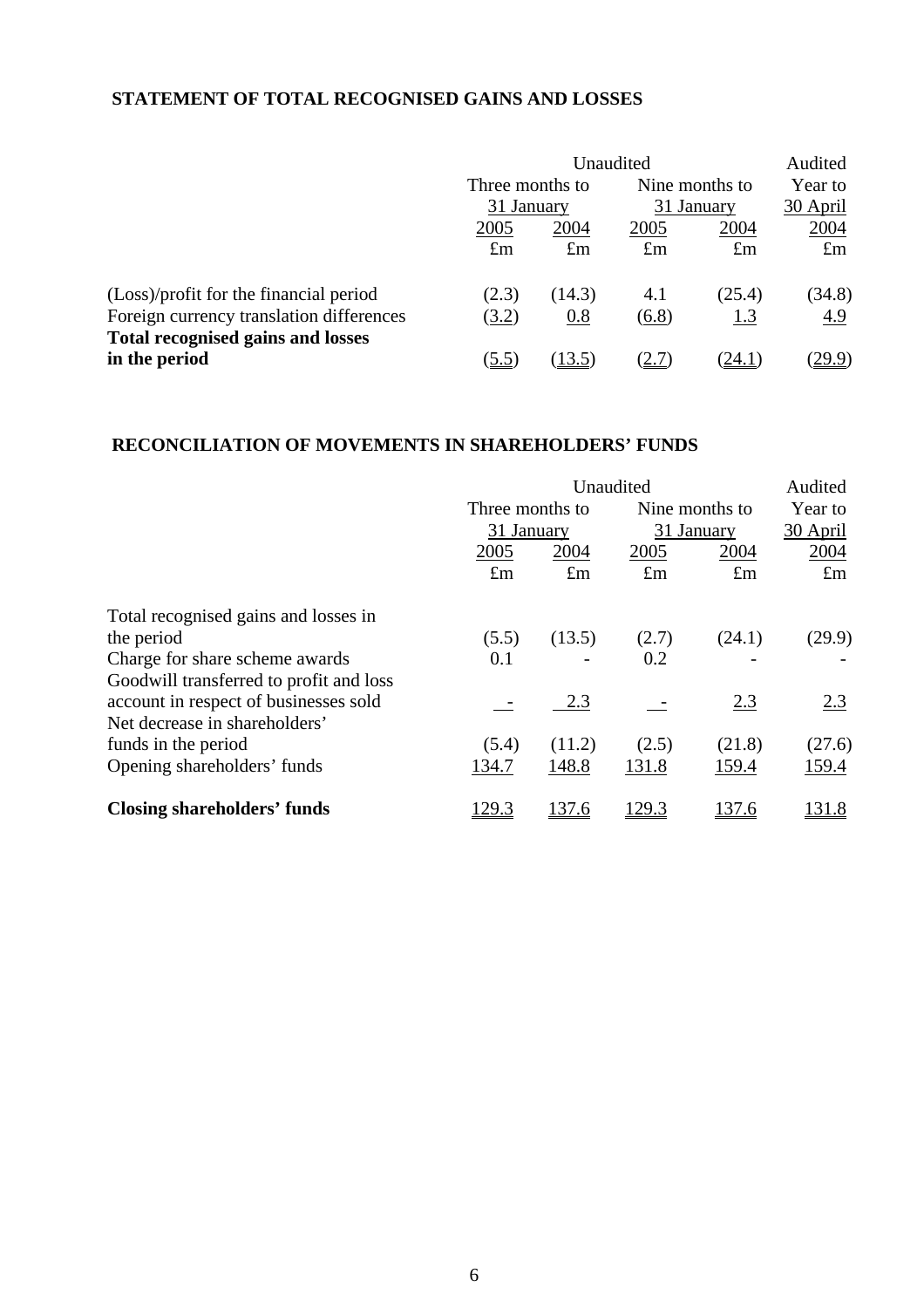# **CONSOLIDATED BALANCE SHEET**

|                                                          | Unaudited    | <b>Audited</b> |              |
|----------------------------------------------------------|--------------|----------------|--------------|
|                                                          | 31 January   |                | 30 April     |
|                                                          | 2005         | 2004           | 2004         |
|                                                          | $\pounds$ m  | $\pounds$ m    | $\pounds$ m  |
| <b>Fixed assets</b>                                      |              |                |              |
| Intangible assets:                                       |              |                |              |
| - goodwill                                               | 136.3        | 145.3          | 142.9        |
| Tangible fixed assets:                                   |              |                |              |
| - rental equipment                                       | 445.3        | 470.2          | 469.7        |
| - other fixed assets                                     | 64.8         | 65.7           | 65.8         |
|                                                          | 510.1        | 535.9          | <u>535.5</u> |
|                                                          | 646.4        | 681.2          | 678.4        |
| <b>Current assets</b>                                    |              |                |              |
| <b>Stock</b>                                             | 13.4         | 13.7           | 15.1         |
| Trade debtors subject to non-recourse financing          |              | 75.8           | 82.4         |
| Non-recourse financing received                          |              | (49.6)         | (52.2)       |
| Trade debtors net of non-recourse financing              |              | 26.2           | 30.2         |
| Other trade debtors, prepayments & accrued income        | 90.2         | 17.3           | 11.7         |
| Cash at bank and in hand                                 | 8.0          | 14.3           | 9.9          |
|                                                          | 111.6        | 71.5           | <u>66.9</u>  |
| Creditors - amounts falling due within one year          |              |                |              |
| Bank loans, overdrafts and finance lease obligations     | (5.6)        | (20.2)         | (15.6)       |
| Trade and other creditors                                | (70.7)       | (64.2)         | (77.3)       |
|                                                          | (76.3)       | (84.4)         | (92.9)       |
| Net current assets/(liabilities)                         | 35.3         | (12.9)         | (26.0)       |
| <b>Total assets less current liabilities</b>             | 681.7        | 668.3          | 652.4        |
| Creditors - amounts falling due after more than one year |              |                |              |
| Bank and other loans, and finance lease obligations      | (362.1)      | (349.4)        | (338.2)      |
| 5.25% unsecured convertible loan note, due 2008          | (131.1)      | (130.4)        | (130.6)      |
| Trade and other creditors                                | (7.8)        | (8.9)          | (9.4)        |
|                                                          | (501.0)      | (488.7)        | (478.2)      |
| Provision for liabilities and charges                    |              |                |              |
| Deferred taxation                                        | (35.6)       | (27.7)         | (27.7)       |
| Other provisions                                         | (15.8)       | (14.3)         | (14.7)       |
|                                                          | (51.4)       | (42.0)         | (42.4)       |
| <b>Total net assets</b>                                  | <u>129.3</u> | <u>137.6</u>   | <u>131.8</u> |
|                                                          |              |                |              |
| <b>Capital and reserves</b>                              | 32.6         | 32.6           | 32.6         |
| Called up share capital                                  |              |                |              |
| Share premium account                                    | 100.7        | 100.7          | 100.7        |
| <b>Revaluation reserve</b>                               | 0.5          | 0.5            | 0.5          |
| Own shares held by ESOT                                  | (1.6)        | (1.6)          | (1.6)        |
| Profit and loss account                                  | (2.9)        | <u>5.4</u>     | (0.4)        |
| <b>Total equity shareholders' funds</b>                  | 129.3        | 137.6          | 131.8        |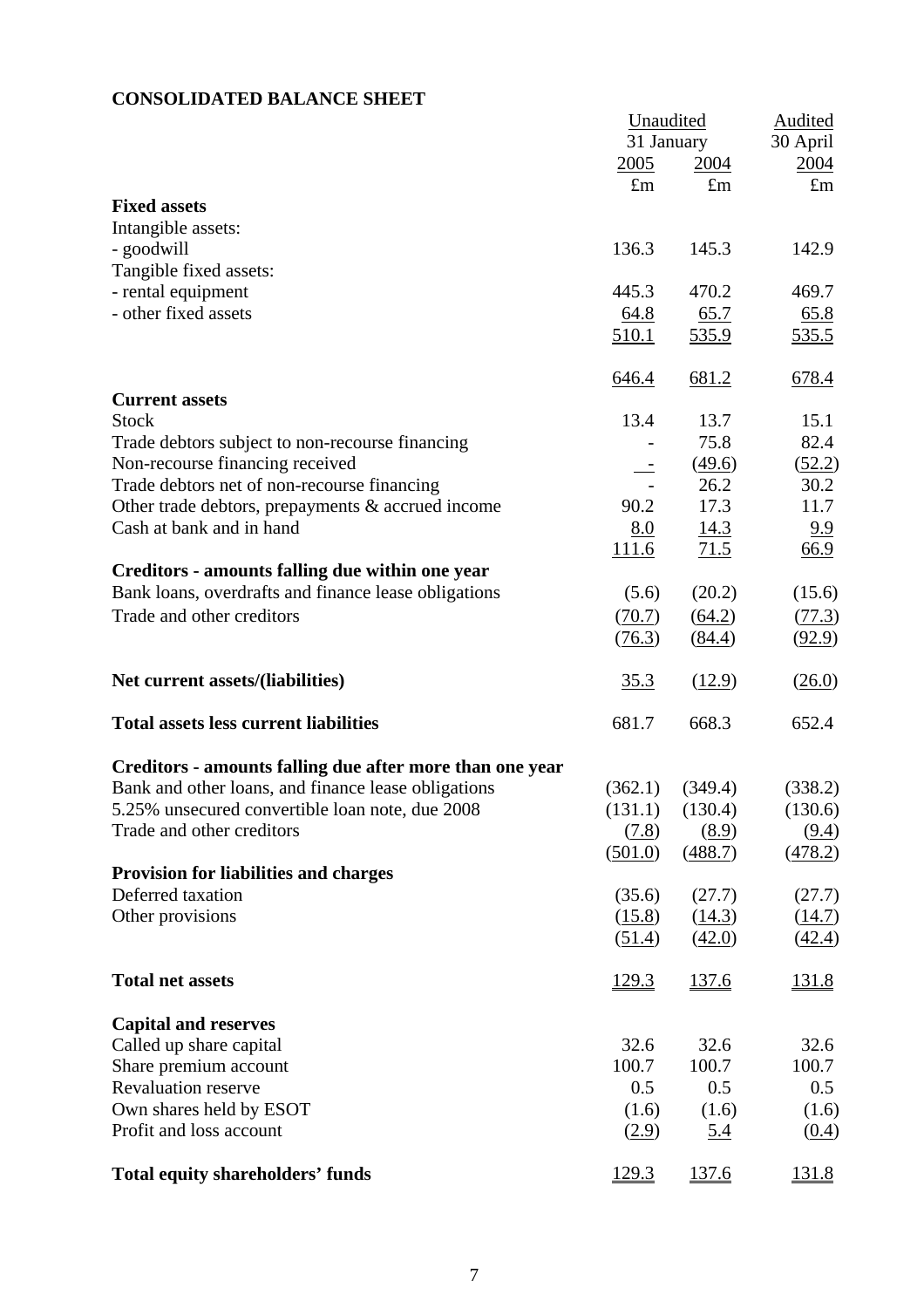# **CONSOLIDATED CASH FLOW STATEMENT**

|                                                 |                | Unaudited           |                     |  |
|-------------------------------------------------|----------------|---------------------|---------------------|--|
|                                                 | Nine months to |                     | Audited<br>Year to  |  |
|                                                 | 31 January     |                     | 30 April            |  |
|                                                 | 2005           | 2004                | 2004                |  |
|                                                 | $\pounds$ m    | $\pounds$ m         | $\pounds$ m         |  |
| Net cash inflow from operating activities       |                |                     |                     |  |
| Cash inflow before exceptional items            | 119.6          | 113.0               | 140.0               |  |
| <b>Exceptional costs</b>                        | (3.7)          | (7.6)               | (11.1)              |  |
| Movement in non-recourse finance received       |                |                     |                     |  |
| under trade debtors securitisation              | (51.7)         | (4.5)               | (2.2)               |  |
|                                                 |                |                     |                     |  |
| Net cash inflow from operating activities       | 64.2           | 100.9               | 126.7               |  |
| Returns on investments and servicing of finance |                |                     |                     |  |
| Interest paid                                   | (21.9)         | (23.4)              | (32.9)              |  |
| <b>Exceptional finance costs</b>                | (2.0)          | (3.7)               | (7.1)               |  |
| Net cash outflow from returns on investments    |                |                     |                     |  |
| and servicing of finance                        | (23.9)         | (27.1)              | (40.0)              |  |
| <b>Taxation (outflow)/inflow</b>                | (0.9)          | (0.3)               | 0.1                 |  |
| Capital expenditure and financial investment    |                |                     |                     |  |
| Purchase of tangible fixed assets               | (86.5)         | (70.3)              | (82.9)              |  |
| Sale of tangible fixed assets                   | <u>25.4</u>    | <u>17.2</u>         | 32.3                |  |
| Net cash outflow from capital expenditure and   |                |                     |                     |  |
| financial investment                            | (61.1)         | (53.1)              | (50.6)              |  |
| Acquisitions & disposals inflow                 | 0.5            | <u>13.0</u>         | 15.2                |  |
| Net cash (outflow)/inflow before management of  |                |                     |                     |  |
| liquid resources and financing                  | (21.2)         | 33.4                | 51.4                |  |
| <b>Financing</b>                                |                |                     |                     |  |
| Drawdown of loans                               | 248.9          |                     | 115.6               |  |
| Redemption of loans                             | (222.5)        | (17.3)              | (156.6)             |  |
| Decrease/(increase) in cash collateral balances | 5.7            | (2.5)               | (2.6)               |  |
| Capital element of finance lease payments       | (6.6)          | $\underline{(6.5)}$ | (8.6)               |  |
| Net cash outflow from financing                 | 25.5           | (26.3)              | (52.2)              |  |
| Increase/(decrease) in cash                     | 4.3            | <u>7.1</u>          | $\underline{(0.8)}$ |  |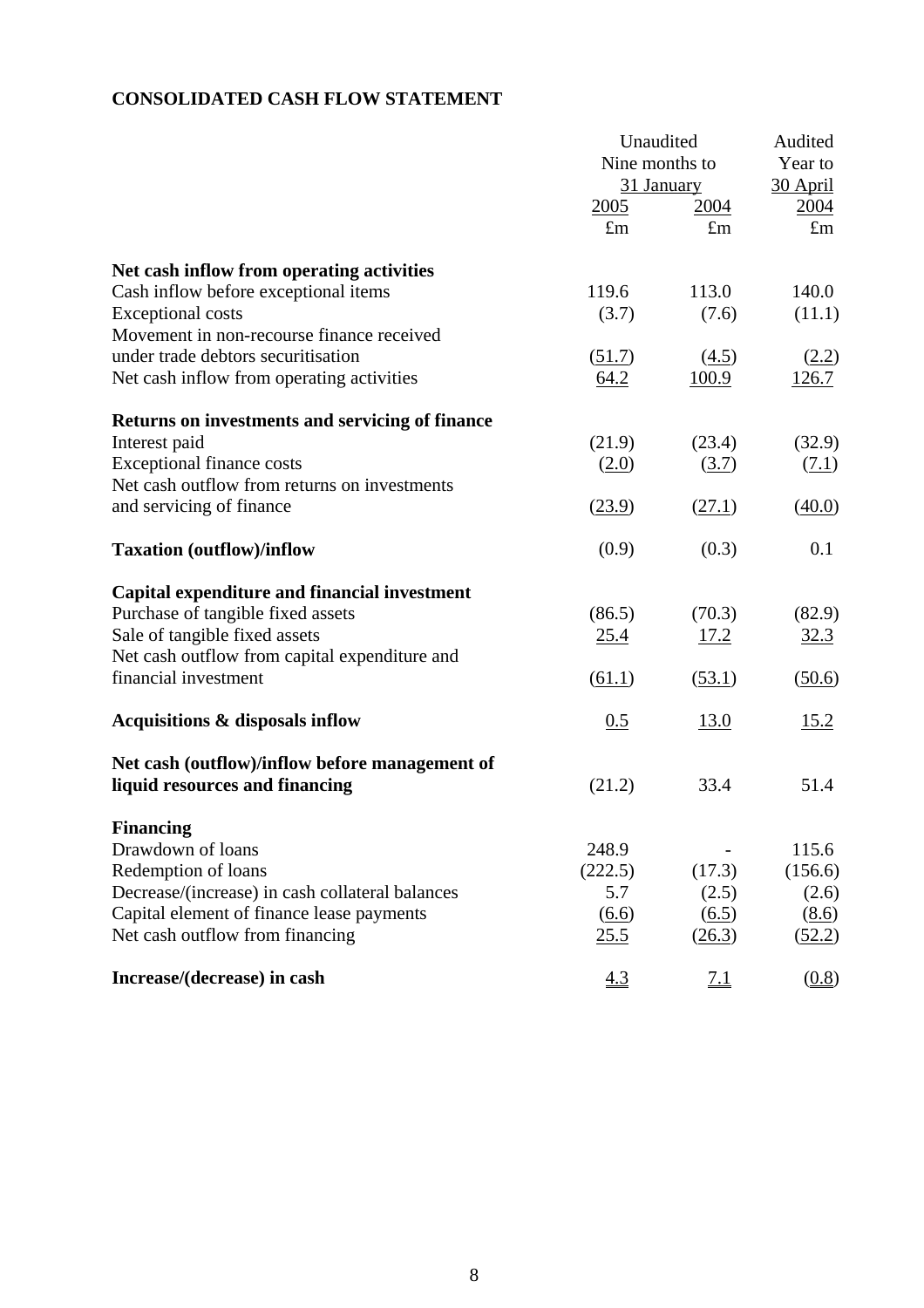1. Basis of preparation

The financial statements for the three months and nine months ended 31 January 2005 were approved by the directors on 14 March 2005. They have been prepared in accordance with relevant UK accounting standards on the basis of the accounting policies set out in the Group's Annual Report and Accounts for the year ended 30 April 2004. They are unaudited and do not constitute statutory accounts within the meaning of Section 240 of the Companies Act 1985. The abridged 2004 profit and loss account, balance sheet and cash flow statement are taken from the statutory accounts for the year ended 30 April 2004 which have been filed with the Registrar of Companies. The auditors' report on those accounts was unqualified and did not contain a statement under section 237 of the Companies Act 1985.

## 2. Segmental analysis

|                                  |                    | Turnover                 |             |                 | Operating profit |             |             |
|----------------------------------|--------------------|--------------------------|-------------|-----------------|------------------|-------------|-------------|
|                                  |                    |                          |             | Before goodwill | Goodwill         |             |             |
|                                  | <b>Before</b>      |                          |             | amortisation &  | amortisation &   |             |             |
|                                  | exceptional        | Exceptional              |             | exceptional     | exceptional      |             | Net         |
|                                  | items              | items                    | Total       | items           | items            | Total       | assets      |
|                                  | $\pounds$ m        | $\pounds$ m              | $\pounds$ m | $\pounds$ m     | $\pounds$ m      | $\pounds$ m | $\pounds$ m |
| Three months to 31 January       |                    |                          |             |                 |                  |             |             |
| 2005                             |                    |                          |             |                 |                  |             |             |
| <b>Sunbelt Rentals</b>           | 83.5               | $\overline{a}$           | 83.5        | 11.8            | (2.2)            | 9.6         | 452.7       |
| A-Plant                          | 37.0               |                          | 37.0        |                 |                  |             | 192.0       |
| Technology                       | 2.9                |                          | 2.9         | 0.7             |                  | 0.7         | 11.0        |
| Corporate costs                  |                    |                          |             | (1.4)           |                  | (1.4)       |             |
| Central items*                   |                    |                          |             |                 |                  | $\sim$      | (526.4)     |
|                                  | 123.4              | $\equiv$                 | 123.4       | <u>11.1</u>     | (2.2)            | 8.9         | 129.3       |
| 2004                             |                    |                          |             |                 |                  |             |             |
| <b>Sunbelt Rentals</b>           | 74.7               |                          | 74.7        | 6.2             | (4.1)            | 2.1         | 487.8       |
| A-Plant                          | 34.9               |                          | 34.9        | (3.1)           | (0.1)            | (3.2)       | 203.0       |
| Technology                       | 2.1                |                          | 2.1         | 0.1             |                  | 0.1         | 9.8         |
|                                  |                    |                          |             |                 |                  |             |             |
| Corporate costs                  |                    |                          |             | (1.2)           |                  | (1.2)       |             |
| Central items*                   |                    |                          |             |                 |                  |             | (563.0)     |
|                                  | 111.7              | $\overline{\phantom{a}}$ | 111.7       | 2.0             | (4.2)            | (2.2)       | 137.6       |
| <b>Nine months to 31 January</b> |                    |                          |             |                 |                  |             |             |
| 2005                             |                    |                          |             |                 |                  |             |             |
| <b>Sunbelt Rentals</b>           | 271.6              | $\overline{\phantom{0}}$ | 271.6       | 45.8            | (6.4)            | 39.4        | 452.7       |
| A-Plant                          | 117.6              |                          | 117.6       | 8.5             | (0.1)            | 8.4         | 192.0       |
| Technology                       | 8.9                |                          | 8.9         | 2.1             | (0.1)            | 2.0         | 11.0        |
| Corporate costs                  |                    |                          |             | (4.5)           |                  | (4.5)       |             |
| Central items*                   |                    |                          |             |                 |                  |             | (526.4)     |
|                                  | 398.1              |                          | 398.1       | 51.9            | (6.6)            | 45.3        | 129.3       |
| 2004                             |                    |                          |             |                 |                  |             |             |
| <b>Sunbelt Rentals</b>           | 255.0              | (1.2)                    | 253.8       | 31.4            | (12.3)           | 19.1        | 487.8       |
| A-Plant                          | 118.4              | $\overline{a}$           | 118.4       | 2.5             | (3.6)            | (1.1)       | 203.0       |
| Technology                       | 8.9                |                          | 8.9         | 2.2             | (0.1)            | 2.1         | 9.8         |
| Corporate costs                  |                    |                          |             | (3.9)           |                  | (3.9)       |             |
| Central items*                   |                    |                          |             |                 |                  |             | (563.0)     |
|                                  | $382.\overline{3}$ | (1.2)                    | 381.1       | 32.2            | (16.0)           | 16.2        | 137.6       |

\* Net borrowings, non-recourse funding in 2004 under the accounts receivable securitisation and deferred taxation.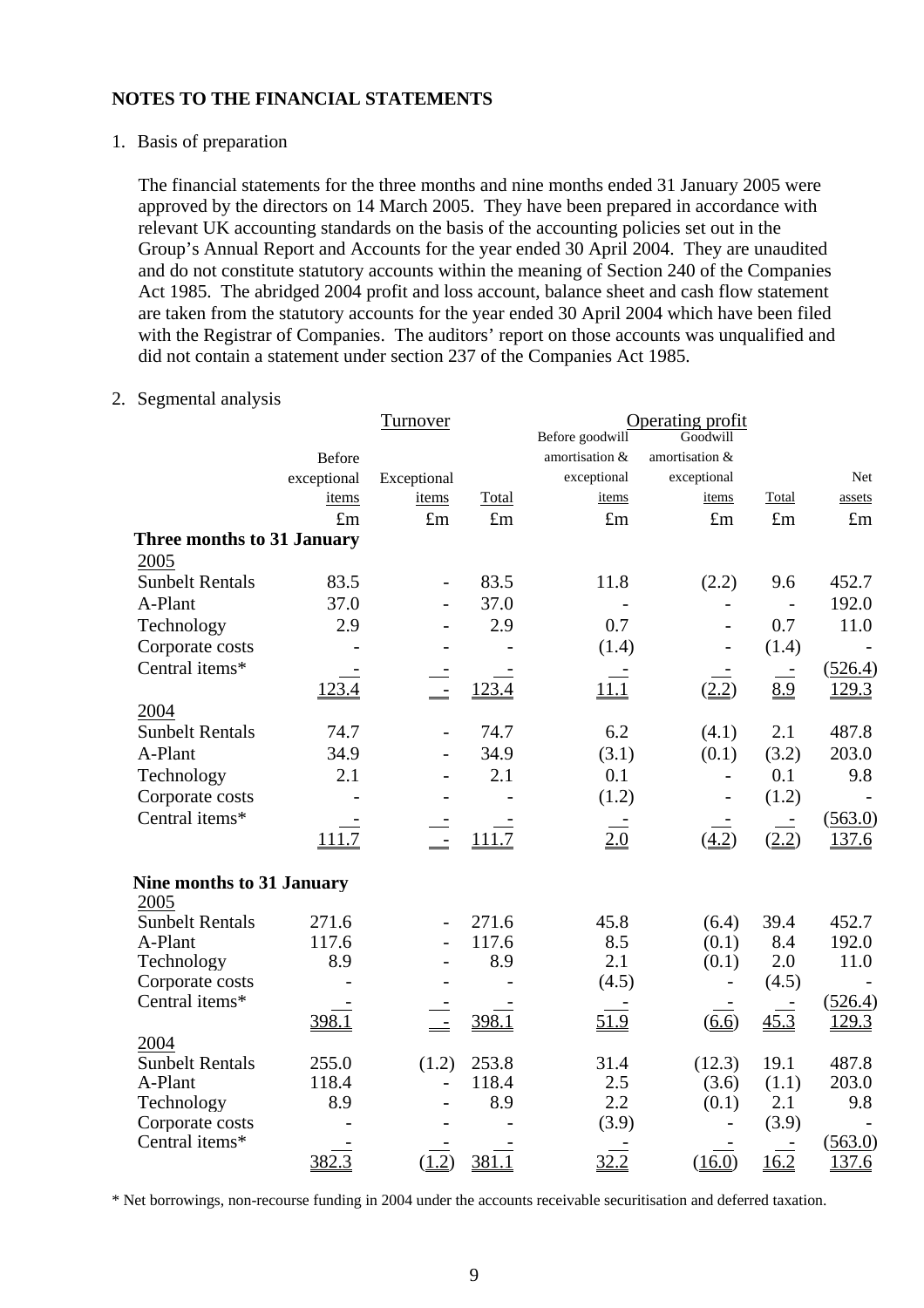# 3. Operating costs

|                         | Before       | Three months to<br>31 January 2005 |              | Before goodwill   | Three months to<br>31 January 2004<br>Goodwill |             |
|-------------------------|--------------|------------------------------------|--------------|-------------------|------------------------------------------------|-------------|
|                         | goodwill     | Goodwill                           |              | amortisation &    | amortisation &                                 |             |
|                         | amortisation | amortisation                       | Total        | exceptional items | exceptional items                              | Total       |
|                         | $\pounds$ m  | $\pounds$ m                        | $\pounds$ m  | $\pounds$ m       | $\pounds$ m                                    | $\pounds$ m |
|                         |              |                                    |              |                   |                                                |             |
| Staff costs:            |              |                                    |              |                   |                                                |             |
| Salaries                | 40.2         |                                    | 40.2         | 37.4              |                                                | 37.4        |
| Social security costs   | 2.6          |                                    | 2.6          | 2.7               |                                                | 2.7         |
| Other pension costs     | 1.1          |                                    | 1.1          | <u>1.0</u>        |                                                | <u>1.0</u>  |
|                         | 43.9         | $\overline{\phantom{a}}$           | 43.9         | 41.1              | $\blacksquare$                                 | 41.1        |
| Depreciation and        |              |                                    |              |                   |                                                |             |
| amortisation:           |              |                                    |              |                   |                                                |             |
| Depreciation            | 25.4         |                                    | 25.4         | 25.1              |                                                | 25.1        |
| Goodwill amortisation   |              | $\frac{2.2}{2.2}$                  | 2.2          |                   | $\frac{2.3}{2.3}$                              | 2.3         |
|                         | <u>25.4</u>  |                                    | 27.6         | 25.1              |                                                | 27.4        |
|                         |              |                                    |              |                   |                                                |             |
| Other costs:            |              |                                    |              |                   |                                                |             |
| Vehicle costs           | 11.0         | $\overline{\phantom{0}}$           | 11.0         | 10.4              |                                                | 10.4        |
| Spares, consumables and |              |                                    |              |                   |                                                |             |
| external repairs        | 9.6          |                                    | 9.6          | 8.1               |                                                | 8.1         |
| Facilities costs        | 6.7          |                                    | 6.7          | 6.8               |                                                | 6.8         |
| Refinancing costs       |              |                                    |              |                   | 1.8                                            | 1.8         |
| Other external charges  | 16.8         |                                    | 16.8         | 17.7              | <u>0.4</u>                                     | <u>18.1</u> |
|                         | <u>44.1</u>  |                                    | 44.1         | 43.0              | 2.2                                            | 45.2        |
| Profit on disposal      |              |                                    |              |                   |                                                |             |
| of fixed assets         |              |                                    |              |                   |                                                |             |
|                         | (1.1)        |                                    | (1.1)        | 0.5               | (0.3)                                          | 0.2         |
|                         | <u>112.3</u> | 2.2                                | <u>114.5</u> | 109.7             | 4.2                                            | 113.9       |
|                         |              |                                    |              |                   |                                                |             |
|                         |              | Nine months to                     |              |                   | Nine months to                                 |             |
|                         |              | 31 January 2005                    |              |                   | 31 January 2004                                |             |
| Staff costs:            |              |                                    |              |                   |                                                |             |
| <b>Salaries</b>         | 118.3        |                                    | 118.3        | 116.7             |                                                | 116.7       |
| Social security costs   | 9.2          |                                    | 9.2          | 9.3               |                                                | 9.3         |
| Other pension costs     | 3.1          |                                    | 3.1          | 3.0               |                                                | 3.0         |
|                         | 130.6        |                                    | <u>130.6</u> | 129.0             |                                                | 129.0       |
|                         |              |                                    |              |                   |                                                |             |
| Depreciation and        |              |                                    |              |                   |                                                |             |
| amortisation:           |              |                                    |              |                   |                                                |             |
| Depreciation            | 74.0         |                                    | 74.0         | 79.8              | 2.9                                            | 82.7        |
| Goodwill amortisation   |              | $\underline{6.6}$                  | 6.6          |                   | <u>6.8</u>                                     | <u>6.8</u>  |
|                         | 74.0         | 6.6                                | 80.6         | 79.8              | 9.7                                            | 89.5        |
| Other costs:            |              |                                    |              |                   |                                                |             |
| Vehicle costs           | 36.1         |                                    | 36.1         | 34.7              |                                                | 34.7        |
| Spares, consumables and |              |                                    |              |                   |                                                |             |
|                         | 29.8         |                                    |              |                   |                                                |             |
| external repairs        |              |                                    | 29.8         | 27.6              |                                                | 27.6        |
| <b>Facilities</b> costs | 20.8         |                                    | 20.8         | 22.0              |                                                | 22.0        |
| Refinancing costs       |              |                                    |              |                   | 4.9                                            | 4.9         |
| Other external charges  | 58.5         |                                    | 58.5         | 58.0              | $\frac{0.8}{5.7}$                              | 58.8        |
|                         | <u>145.2</u> |                                    | <u>145.2</u> | 142.3             |                                                | 148.0       |
| Profit on disposal      |              |                                    |              |                   |                                                |             |
| of fixed assets         | (3.6)        |                                    | (3.6)        | (1.0)             | (0.6)                                          | (1.6)       |
|                         | 346.2        | $\overline{6.6}$                   | 352.8        | 350.1             | 14.8                                           | 364.9       |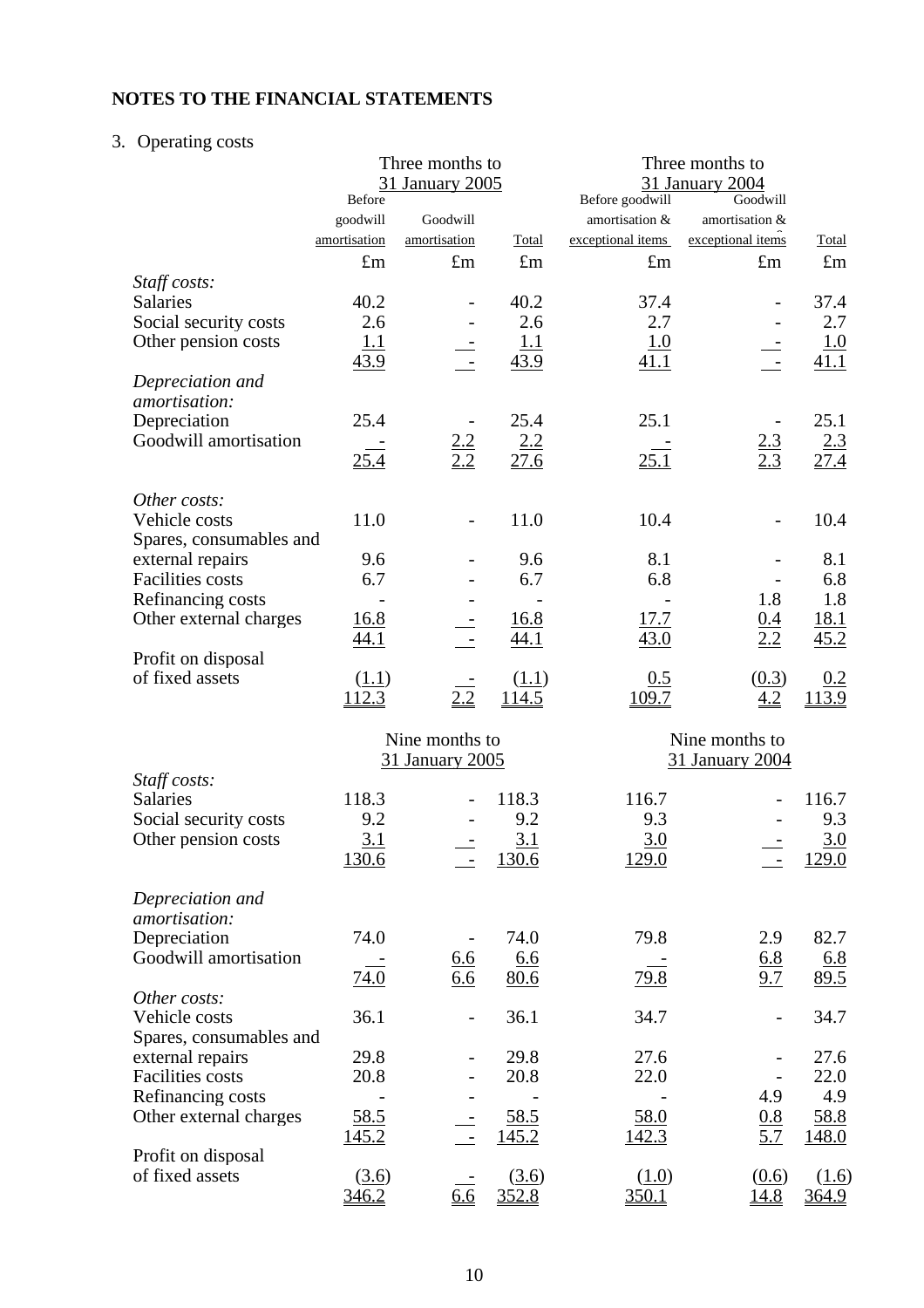#### 4. Exceptional items

|                                                      | Three months to | Nine months to    | Year to     |
|------------------------------------------------------|-----------------|-------------------|-------------|
|                                                      | 31 January      | 31 January        | 30 April    |
|                                                      | 2004            | 2004              | 2004        |
|                                                      | $\pounds$ m     | $\pounds$ m       | $\pounds$ m |
| Debt facility costs                                  | 2.2             | 13.5              | 20.6        |
| UK business refocusing programme                     | 3.8             | 6.7               | 6.1         |
| Prior year impact of change in US                    |                 |                   |             |
| estimation methods                                   |                 | 1.2               | 5.3         |
| US severence costs                                   |                 |                   | 0.5         |
| Profit on sale of land and buildings                 | <u>(0.3)</u>    | (0.6)             | (1.0)       |
|                                                      | 5.7             | 20.8              | 31.5        |
| Presented in the profit and loss account as follows: |                 |                   |             |
| Revenue                                              |                 | 1.2               | 3.3         |
| Depreciation                                         |                 | 2.9               | 2.3         |
| Other operating costs                                | <u> 1.9</u>     |                   | 13.2        |
| Charged in arriving at operating profits             | 1.9             | $\frac{5.1}{9.2}$ | 18.8        |
| Loss on sale of business                             | 3.8             | 3.8               | 3.8         |
| Interest payable and similar charges                 |                 | <u>7.8</u>        | 8.9         |
|                                                      | 5.7             | 20.8              | 31.5        |

## 5. Interest payable and similar charges

|                                                 | Three months to<br>31 January |             | Nine months to<br>31 January |             | Year to<br>30 April |
|-------------------------------------------------|-------------------------------|-------------|------------------------------|-------------|---------------------|
|                                                 | 2005                          | 2004        | 2005                         | 2004        | 2004                |
|                                                 | $\pounds$ m                   | $\pounds$ m | $\pounds$ m                  | $\pounds$ m | $\pounds$ m         |
| Bank interest payable                           | 3.9                           | 5.6         | 10.8                         | 18.3        | 24.1                |
| Funding cost on trade debtors' securitisation   | 0.4                           | 0.8         | 2.3                          | 2.4         | 3.2                 |
| Interest on 5.25% unsecured convertible         |                               |             |                              |             |                     |
| loan note, due 2008                             | 2.1                           | 2.0         | 6.3                          | 6.0         | 8.1                 |
| Interest on 12% senior secured notes,           |                               |             |                              |             |                     |
| due 2014                                        | 3.6                           |             | 11.0                         |             |                     |
| Interest payable on finance leases              | 0.3                           | 0.2         | 0.6                          | <u>1.0</u>  | 1.2                 |
| Total interest payable before exceptional costs | 10.3                          | 8.6         | 31.0                         | 27.7        | 36.6                |
| Exceptional costs re debt facilities            |                               |             |                              | <u>7.8</u>  | 8.9                 |
|                                                 | 10.3                          | 8.6         | <u>31.0</u>                  | 35.5        | 45.5                |

### 6. Taxation

The effective rate of tax for the nine months ended 31 January 2005 is nil% (2004 – nil%) in the UK and  $39.7\%$  ( $2004 - 41.3\%$ ) in the US. The tax charge for the period has been calculated applying the directors' best estimate of the annual tax rate in each jurisdiction in which the Group operates to the relevant proportion of the profit before tax for the period after adding back goodwill amortisation for which no tax allowance is available.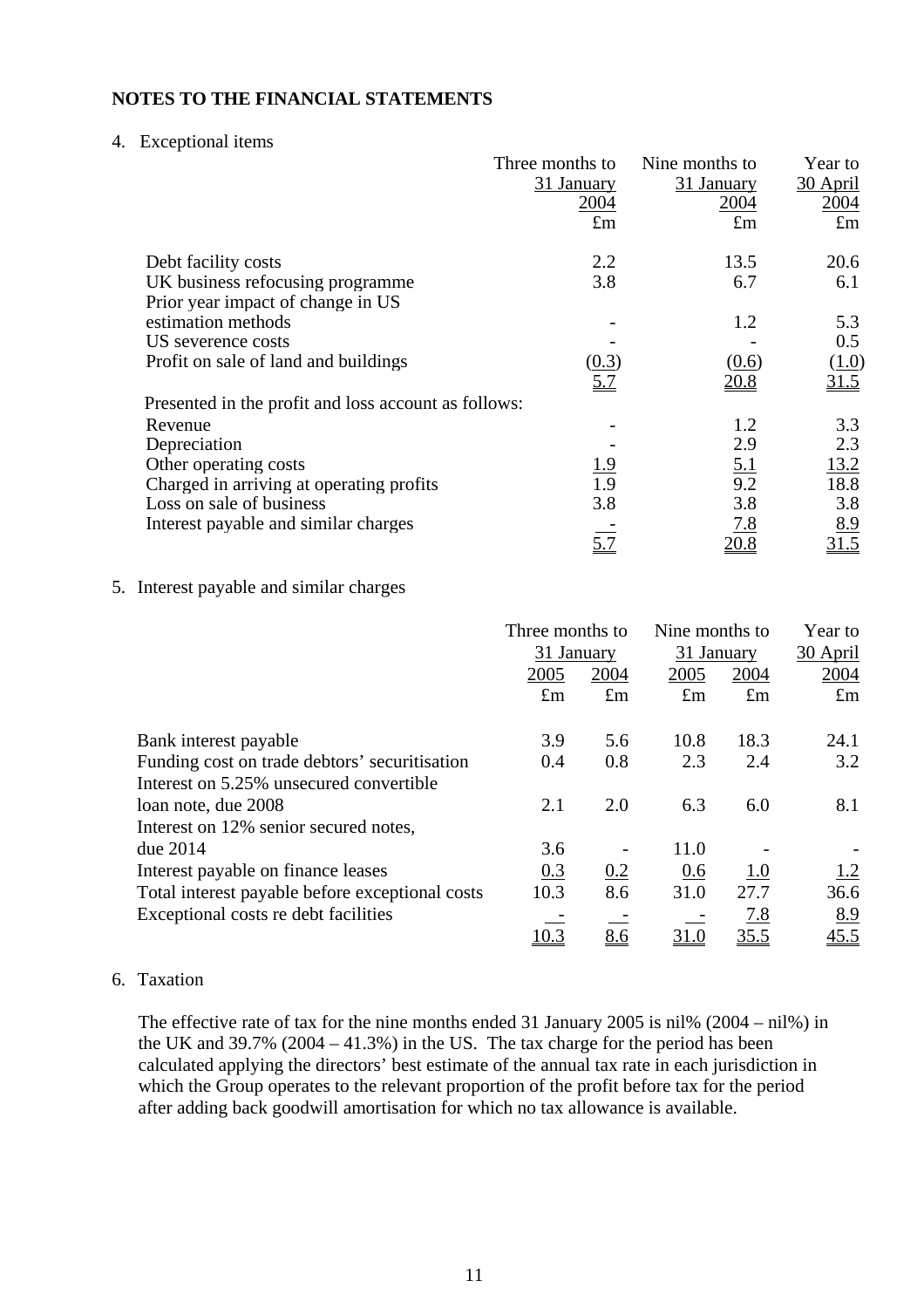#### 7. (Loss)/earnings per share

Basic and diluted (loss)/earnings per share for the three months and nine months ended 31 January 2005 have been calculated based on the (loss)/profit for the relevant period and on the weighted average number of ordinary shares in issue during that period which excludes the 2,723,461 shares held by the ESOT in respect of which dividends have been waived. Diluted (loss)/earnings per share is computed using the result for the relevant period and the diluted number of shares (ignoring any potential issue of ordinary shares which would be anti-dilutive). There was no dilutive effect arising from the potential issue of ordinary shares resulting in basic and diluted (loss)/earnings per share being the same, as set out below:

|                                                 | Three months to<br>31 January |                      | Nine months to<br>31 January |                  | Year to<br>30 April |
|-------------------------------------------------|-------------------------------|----------------------|------------------------------|------------------|---------------------|
|                                                 | 2005                          | 2004                 | 2005                         | 2004             | 2004                |
| $(Loss)/profit$ for the financial period $(fm)$ | (2.3)                         | (14.3)               | <u>4.1</u>                   | (25.4)           | <u>(34.8)</u>       |
| Weighted average number of shares (m)           | 322.9                         | 322.9                | 322.9                        | 322.9            | 322.9               |
| Basic/diluted (loss)/earnings per share (p)     | (0.7p)                        | $(\underline{4.5p})$ | 1.3p                         | 7.9 <sub>p</sub> | (10.8p)             |

Cash tax earnings/(loss) per share (defined in any period as the earnings/(loss) before exceptional items, goodwill amortisation and deferred taxation for that period divided by weighted average number of shares in issue in that period) may be reconciled to the basic (loss)/earnings per share as follows:

|                                 | Three months to<br>31 January |                  | Nine months to<br>31 January |                  | Year to<br>30 April |
|---------------------------------|-------------------------------|------------------|------------------------------|------------------|---------------------|
|                                 | 2005                          | 2004             | 2005                         | 2004             | 2004                |
| Basic (loss)/earnings per share | (0.7p)                        | (4.5p)           | 1.3p                         | (7.9p)           | (10.8p)             |
| <b>Exceptional items</b>        |                               | 1.8 <sub>p</sub> | $\overline{\phantom{a}}$     | 6.5p             | 9.7 <sub>p</sub>    |
| Goodwill amortisation           | 0.7p                          | 0.7p             | 2.0 <sub>p</sub>             | 2.1 <sub>p</sub> | 2.8p                |
| Deferred tax                    | 0.2p                          | (0.1p)           | 3.0 <sub>p</sub>             | 0.7p             | 0.6p                |
| Cash tax earnings per share     |                               | (2.1p)           | 6.3p                         | <u>1.4</u> p     | 2.3p                |

### 8. Tangible fixed assets

|             |              | 2004        |              |  |
|-------------|--------------|-------------|--------------|--|
| Rental      |              | Rental      |              |  |
| equipment   | Total        | equipment   | Total        |  |
| $\pounds$ m | $\pounds$ m  | $\pounds$ m | $\pounds$ m  |  |
| 469.7       | 535.5        | 577.5       | 651.5        |  |
| (18.1)      | (19.8)       | (44.9)      | (48.6)       |  |
| 80.1        | 89.8         | 43.7        | 49.7         |  |
| (20.6)      | (21.4)       | (28.5)      | (32.5)       |  |
| (65.8)      | (74.0)       | (73.2)      | (79.8)       |  |
|             |              | (4.4)       | <u>(4.4)</u> |  |
| 445.3       | <u>510.1</u> | 470.2       | <u>535.9</u> |  |
|             |              | 2005        |              |  |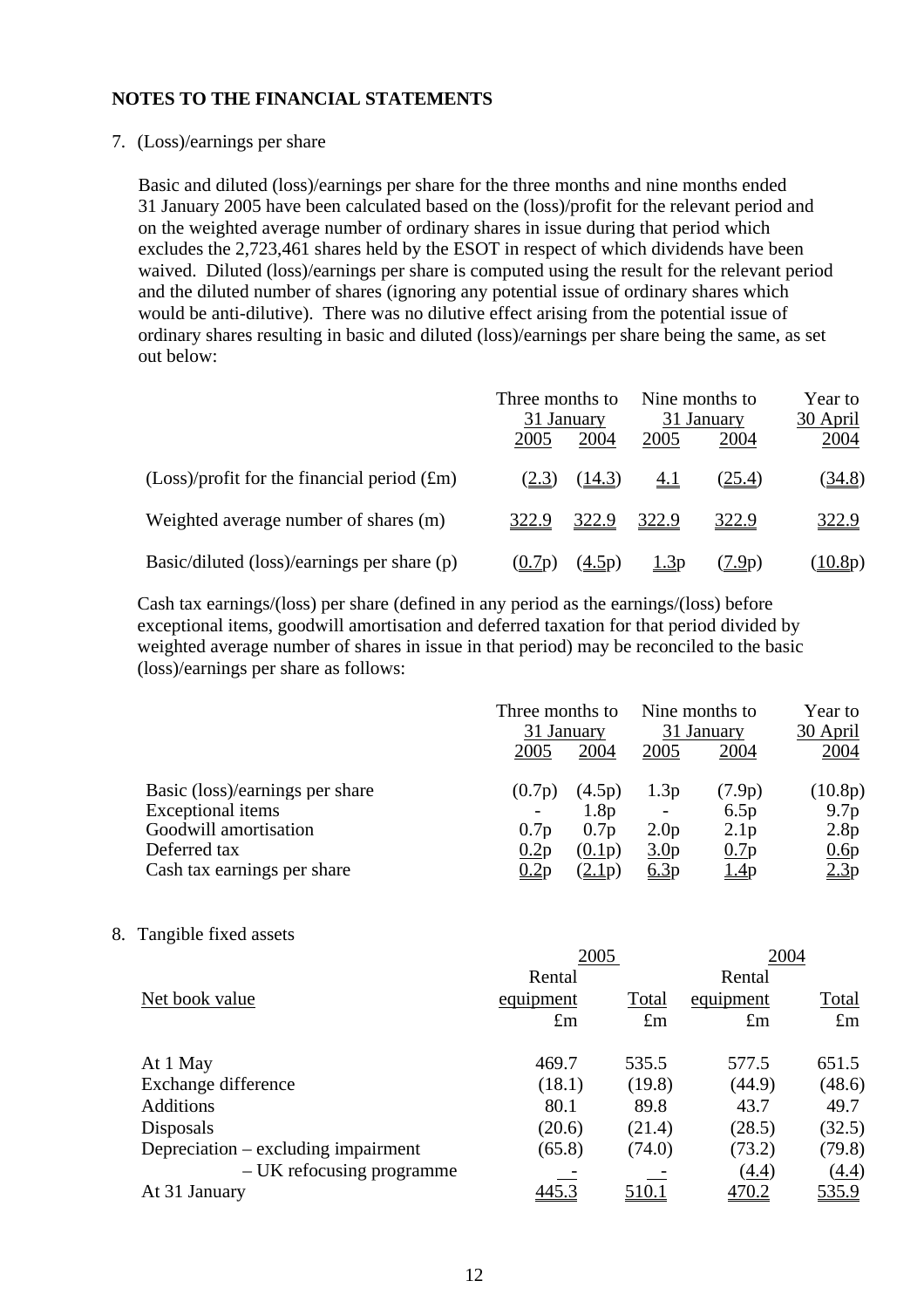9. Notes to cash flow statement

|                                                   |              |                     |              | Nine months to | Year to      |
|---------------------------------------------------|--------------|---------------------|--------------|----------------|--------------|
|                                                   |              |                     |              | 31 January     | 30 April     |
|                                                   |              |                     | 2005         | 2004           | 2004         |
| a) Cash flow from operating activities            |              |                     | $\pounds$ m  | $\pounds$ m    | $\pounds$ m  |
| Operating profit                                  |              |                     | 45.3         | 16.2           | 16.2         |
| <b>Exceptional</b> items                          |              |                     |              | 9.2            | 18.8         |
| Depreciation excluding exceptional impairment     |              |                     | 74.0         | 79.8           | 102.8        |
| Goodwill amortisation                             |              |                     | 6.6          | 6.8            | 9.2          |
| EBITDA before exceptional items                   |              |                     | 125.9        | 112.0          | 147.0        |
| Gain on sale of tangible fixed assets             |              |                     | (3.6)        | (1.0)          | (5.2)        |
| Decrease/(increase) in stocks                     |              |                     | 1.0          | (2.1)          | (4.4)        |
| (Increase)/decrease in debtors                    |              |                     | (0.3)        | 12.1           | 0.5          |
| (Decrease)/increase in creditors                  |              |                     | (3.7)        | (8.2)          | 0.9          |
| <b>Exchange differences</b>                       |              |                     | 0.1          | 0.2            | 1.2          |
| Other non-cash movement                           |              |                     | 0.2          |                |              |
| Net cash inflow from operating activities before  |              |                     |              |                |              |
| exceptional items                                 |              |                     | 119.6        | 113.0          | 140.0        |
| b) Reconciliation to net debt                     |              |                     |              |                |              |
| (Increase)/decrease in cash in the period         |              |                     | (4.3)        | (7.1)          | 0.8          |
| Decrease/(increase) in cash collateral balances   |              |                     | 5.7          | (2.5)          | (2.6)        |
| Increase/(decrease) in bank loans                 |              | 26.4                | (17.3)       | (156.6)        |              |
| Increase in senior secured notes due 2014         |              |                     |              |                | 115.6        |
| Decrease in finance lease obligation              |              | $\underline{(6.6)}$ | (6.5)        | (8.6)          |              |
| Change in net debt from cash flows                |              |                     | 21.2         | (33.4)         | (51.4)       |
| <b>Translation difference</b>                     |              |                     | (11.8)       | (46.2)         | (39.7)       |
| Non cash movement:                                |              |                     |              |                |              |
| - First priority asset based senior debt facility |              |                     | 0.4          |                |              |
| - 12% second priority senior secured notes        |              |                     | 0.2          |                |              |
| - 5.25% unsecured convertible loan note           |              |                     | 0.5          | 0.5            | 0.8          |
| - obligation due on finance leases                |              |                     | 5.8          |                |              |
| Movement in net debt in the period                |              |                     | 16.3         | (79.1)         | (90.3)       |
| Opening net debt                                  |              |                     | <u>474.5</u> | <u>564.8</u>   | <u>564.8</u> |
| Closing net debt                                  |              |                     | 490.8        | 485.7          | 474.5        |
| c) Analysis of net debt                           | 1 May        | Exchange            | Cash         | Non-cash       | 31 January   |
|                                                   | 2004         | movement            | flow         | movements      | 2005         |
|                                                   | $\pounds$ m  | $\pounds$ m         | $\pounds$ m  | $\pounds$ m    | $\pounds$ m  |
| Cash                                              | (3.9)        | 0.2                 | (4.3)        |                | (8.0)        |
| Cash collateral balances                          | (6.0)        | 0.3                 | 5.7          |                |              |
| Overdrafts                                        | 3.3          |                     |              | (3.3)          |              |
|                                                   | (6.6)        | 0.5                 | 1.4          | (3.3)          | (8.0)        |
| Debt due after 1 year                             | 465.5        | (12.0)              | 36.1         | 3.6            | 493.2        |
| Debt due within 1 year                            | 15.6         | (0.3)               | (16.3)       | 6.6            | 5.6          |
| Total net debt                                    | <u>474.5</u> | (11.8)              | <u>21.2</u>  | 6.9            | 490.8        |
|                                                   |              |                     |              |                |              |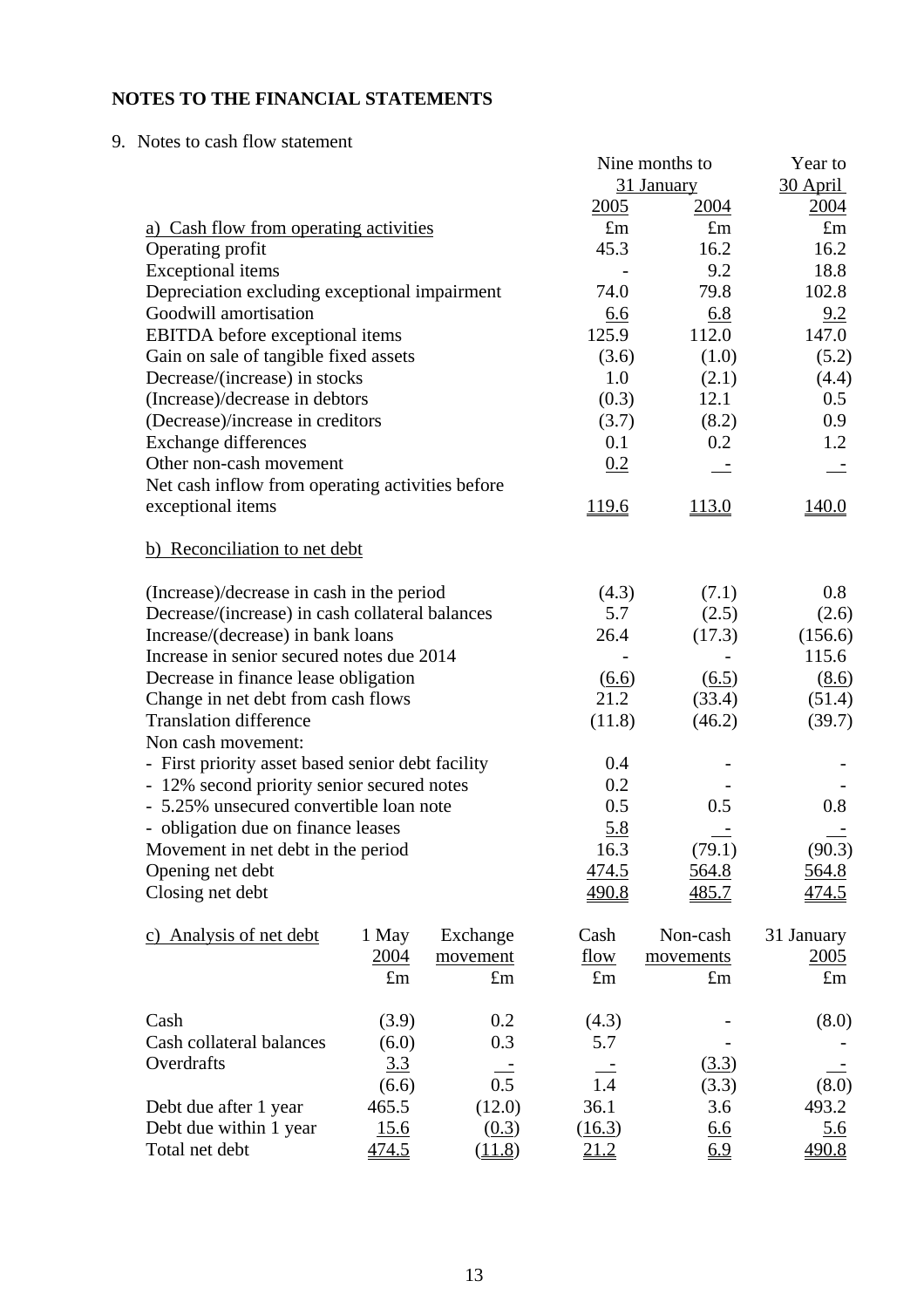## **APPENDIX: OPERATING AND FINANCIAL REVIEW**

#### **Third quarter (to 31 January) results compared with prior year**

#### **Overview**

|                               | 2005            |              |        | 2004          |              |             |  |
|-------------------------------|-----------------|--------------|--------|---------------|--------------|-------------|--|
|                               |                 |              |        | <b>Before</b> | Goodwill     |             |  |
|                               |                 |              |        | goodwill      | amortisation |             |  |
|                               |                 |              |        | amortisation  | &            |             |  |
|                               | Before goodwill | Goodwill     |        | & exceptional | exceptional  |             |  |
|                               | amortisation    | amortisation | Total  | items         | items        | Total       |  |
|                               | $\pounds$ m     | $\pounds$ m  | £m     | $\pounds$ m   | $\pounds$ m  | $\pounds$ m |  |
| <b>Turnover</b>               | 123.4           |              | 123.4  | 111.7         |              | 111.7       |  |
| Staff costs                   | (43.9)          |              | (43.9) | (41.1)        |              | (41.1)      |  |
| Other operating costs (net)   | (43.0)          |              | (43.0) | (43.5)        | (1.9)        | (45.4)      |  |
| <b>EBITDA</b>                 | 36.5            |              | 36.5   | 27.1          | (1.9)        | 25.2        |  |
| Depreciation & amortisation   | (25.4)          | (2.2)        | (27.6) | (25.1)        | (2.3)        | (27.4)      |  |
| <b>Operating profit</b>       | 11.1            | (2.2)        | 8.9    | 2.0           | (4.2)        | (2.2)       |  |
| Loss on sale of business      |                 |              |        |               | (3.8)        | (3.8)       |  |
| Interest payable              | (10.3)          |              | (10.3) | (8.6)         |              | (8.6)       |  |
| Profit/(loss) before taxation | 0.8             | (2.2)        | (1.4)  | (6.6)         | (8.0)        | (14.6)      |  |
| Taxation                      | (0.9)           |              | (0.9)  | (0.4)         | 0.7          | 0.3         |  |
| Loss for the quarter          | <u>(0.1)</u>    | <u>2.2</u>   | (2.3)  | <u>7.0)</u>   | (7.3)        | (14.3)      |  |

\* EBITDA is presented here as an additional performance measure as it is commonly used by investors and lenders.

Third quarter turnover increased 15.3% at constant 2005 exchange rates to £123.4m and by 10.5% at actual rates due to the weak US dollar. EBITDA before exceptional items grew by 40.6% at constant exchange rates to £36.5m and by 34.7% at actual rates. Total EBITDA increased 44.8% at actual rates.

Operating profit of £8.9m in the quarter was a significant improvement over the loss of £2.2m in 2004. Before goodwill amortisation and exceptional items, operating profit increased to £11.1m from £1.9m at constant exchange rates and £2.0m at actual rates.

#### Divisional performance

Divisional results are summarised below and are stated before goodwill amortisation and exceptional items:

|                           |       |          |             |               | Divisional operating |              |
|---------------------------|-------|----------|-------------|---------------|----------------------|--------------|
|                           |       | Turnover |             | <b>EBITDA</b> | profit               |              |
|                           | 2005  | 2004     | 2005        | 2004          | 2005                 | 2004         |
| Sunbelt in \$m            | 159.6 | 133.8    | <u>52.3</u> | 37.5          | 22.8                 | <u> 11.8</u> |
| Sunbelt in £m             | 83.5  | 74.7     | 27.3        | 20.6          | 11.8                 | 6.2          |
| A-Plant                   | 37.0  | 34.9     | 9.1         | 6.7           |                      | (3.1)        |
| <b>Ashtead Technology</b> | 2.9   | 2.1      | 1.5         | 1.1           | 0.7                  | 0.1          |
| Group central costs       |       |          | (1.4)       | (1.3)         | (1.4)                | (1.2)        |
|                           | 123.4 |          | <u>36.5</u> | <u>27.1</u>   | 11.1                 | <u>2.0</u>   |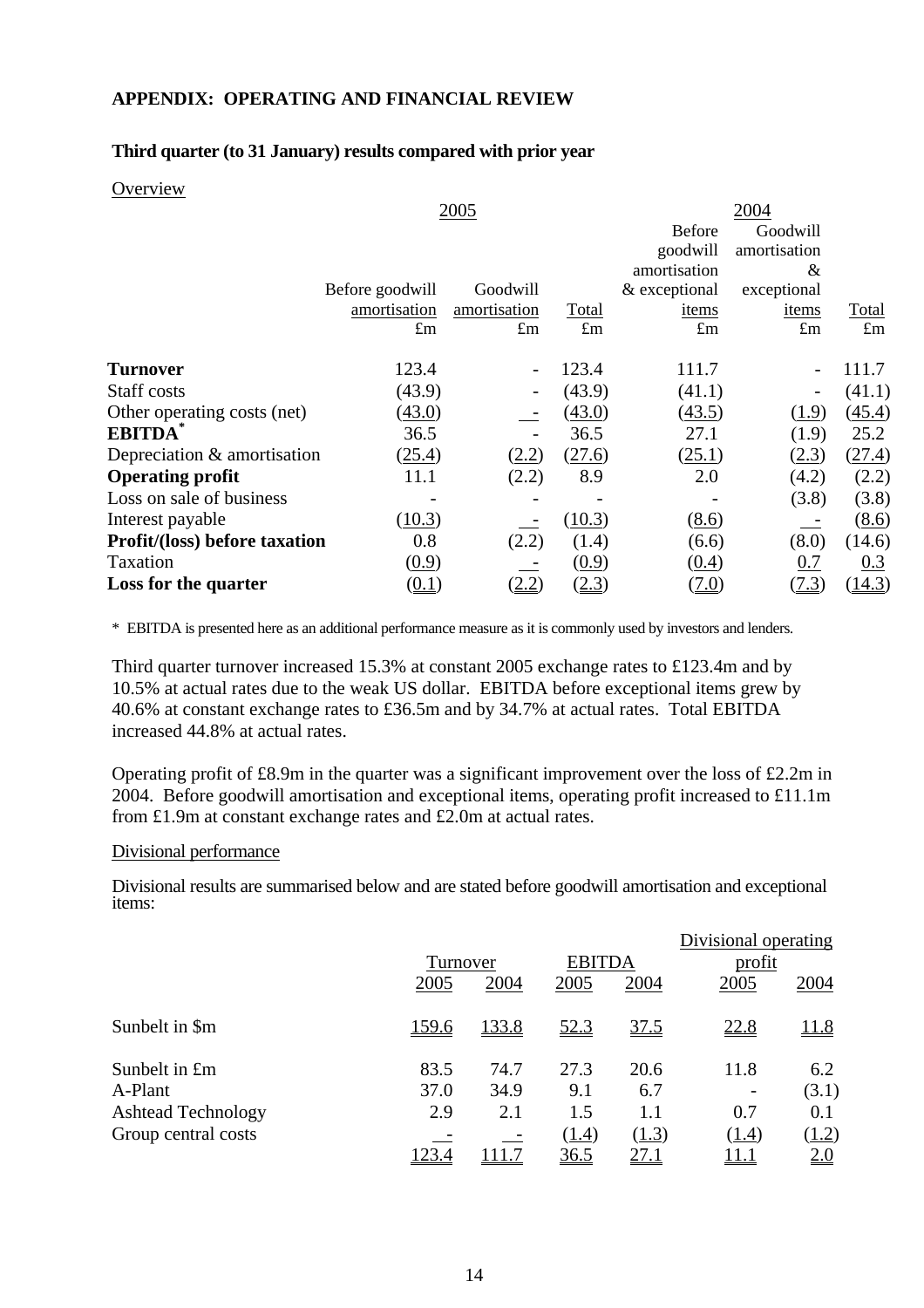# *Sunbelt*

Turnover increased 19.3% to \$159.6m due to a combination of improved rental rates up approximately 7% over 2004, higher equipment utilisation levels (up from 62% a year ago to 67%), and a fleet size which grew 2% over the previous year. Growth was broadly based with all regions and all major product areas trading ahead of last year.

Operating costs (excluding depreciation and goodwill amortisation) rose 11.4% to \$107.3m in 2005. This reflected principally increased investment in personnel and higher maintenance costs to service current activity levels and growth in fuel and insurance costs.

As a result, EBITDA grew 39.5% to \$52.3m and the EBITDA margin for the quarter improved to 32.8% from 28.0% in 2004. The reported EBITDA margin was enhanced by a change in classification of certain leases from operating to finance leases in the quarter which increased fixed assets and finance lease debt by \$8.4m (£4.5m). Excluding this impact, the EBITDA margin in the quarter would have been 30.6%. Sunbelt's divisional operating profit increased 93.2% to \$22.8m representing a margin of 14.3% (2004 – 8.8%). Sunbelt's results in sterling reflected the factors discussed above and the weak US dollar.

## *A-Plant*

Turnover rose 6.0% to £37.0m in the quarter. Excluding the effect of the disposal of the Irish business in January 2004, same store turnover increased 9.6% reflecting improved rental rates (up approximately 5%), a fleet size which was approximately 6% smaller than in the equivalent period a year ago and a rise in utilisation to 59% this year from 56% in 2004. Operating costs (excluding depreciation and goodwill amortisation) decreased 1.1% to £27.9m reflecting tight management and the sale of the Irish business. EBITDA for the quarter increased 35.8% to £9.1m and the EBITDA margin increased from 19.2% to 24.6% in 2005. A-Plant's divisional operating profit improved to breakeven from a loss of £3.1m in 2004.

# *Ashtead Technology*

Turnover improved 38.1% to £2.9m at actual rates of exchange and by 45.1% at constant exchange rates. Ashtead Technology's divisional operating profit of £0.7m increased from £0.1m in 2004 at both actual and constant exchange rates. These results reflected growth in its onshore environmental rental businesses and improved activity levels in the North Sea.

### Interest payable and similar charges

Interest payable and similar charges increased to £10.3m from £8.6m in 2004 reflecting lower average debt levels but higher average interest rates following issue of the 12% senior secured notes in April 2004 and the recent rises in US dollar interest rates.

### Taxation

The tax charge for the quarter of £0.9m (2004 - £0.3m credit) comprised a charge for current tax of £0.1m and a charge for deferred tax of £0.8m. The Group remains in a tax loss position in the UK for which it is unable to take benefit through its deferred tax charge and, accordingly, the deferred tax charge reflects only a charge on US profits which accounts for the high reported effective tax rate. Cash tax payments remain low.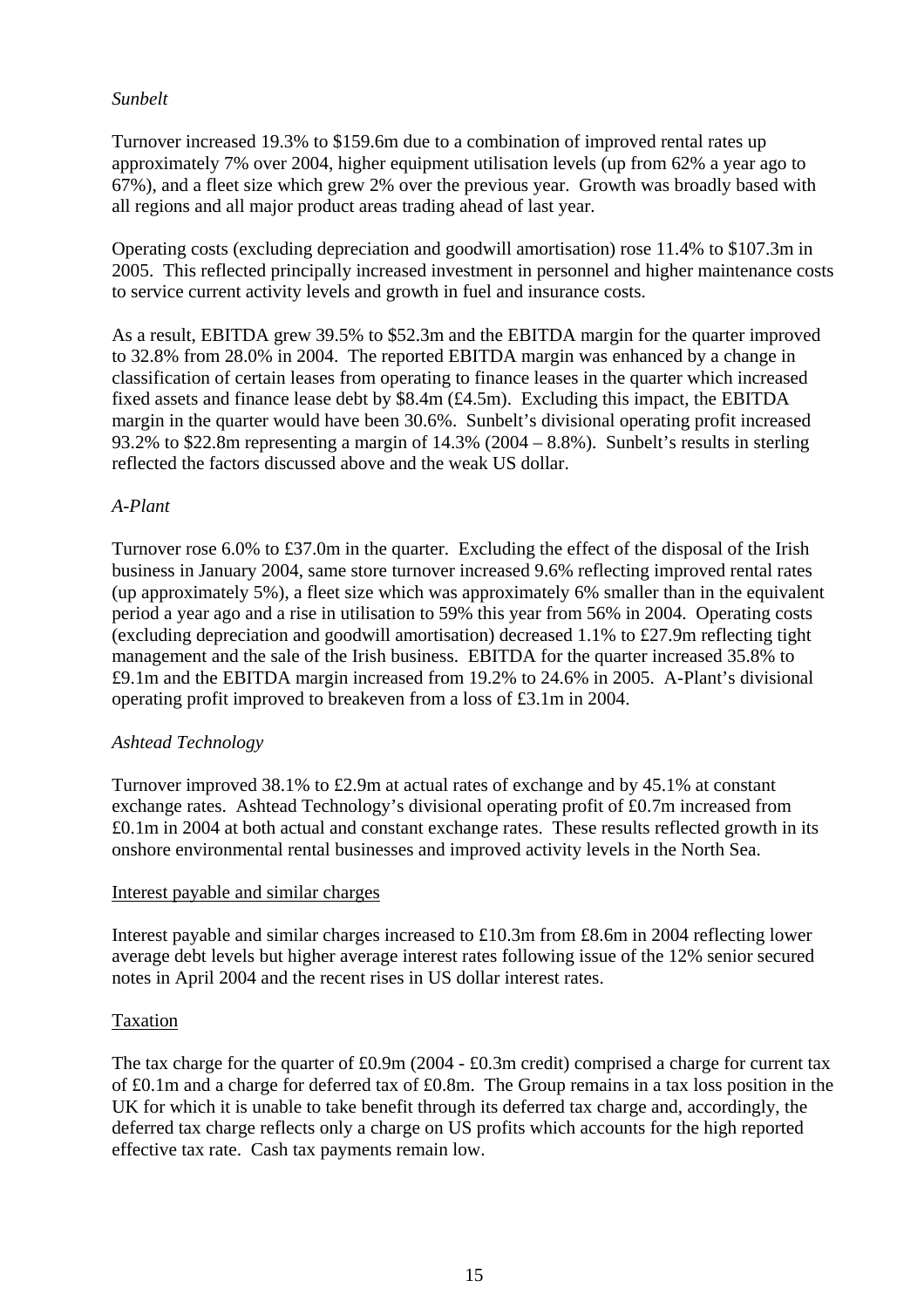### Profit/(loss) before taxation

The loss on ordinary activities before taxation for the third quarter was £1.4m compared with £14.6m in 2004. Before goodwill amortisation and exceptional items, the profit before tax was £0.8m (2004 - £6.6m loss). After taxation, there was a loss for the quarter of £2.3m compared to £14.3m in 2004.

# **Nine month (to 31 January) results compared with prior year**

|                                      |               | 2005                     |             |               | 2004         |             |
|--------------------------------------|---------------|--------------------------|-------------|---------------|--------------|-------------|
|                                      |               |                          |             | <b>Before</b> | Goodwill     |             |
|                                      |               |                          |             | goodwill      | amortisation |             |
|                                      | <b>Before</b> |                          |             | amortisation  | &            |             |
|                                      | goodwill      | Goodwill                 |             | & exceptional | exceptional  |             |
|                                      | amortisation  | amortisation             | Total       | items         | items        | Total       |
|                                      | $\pounds$ m   | $\pounds$ m              | $\pounds$ m | $\pounds$ m   | $\pounds$ m  | $\pounds$ m |
|                                      |               |                          |             |               |              |             |
| <b>Turnover</b>                      | 398.1         |                          | 398.1       | 382.3         | (1.2)        | 381.1       |
| Staff costs                          | (130.6)       | $\overline{\phantom{a}}$ | (130.6)     | (129.0)       |              | (129.0)     |
| Other operating costs (net)          | (141.6)       |                          | (141.6)     | (141.3)       | (5.1)        | (146.4)     |
| <b>EBITDA</b>                        | 125.9         |                          | 125.9       | 112.0         | (6.3)        | 105.7       |
| Depreciation & amortisation          | (74.0)        | (6.6)                    | (80.6)      | (79.8)        | (9.7)        | (89.5)      |
| <b>Operating profit</b>              | 51.9          | (6.6)                    | 45.3        | 32.2          | (16.0)       | 16.2        |
| Loss on sale of business             |               |                          |             |               | (3.8)        | (3.8)       |
| Interest payable                     | (31.0)        |                          | (31.0)      | (27.7)        | (7.8)        | (35.5)      |
| <b>Profit/(loss) before taxation</b> | 20.9          | (6.6)                    | 14.3        | 4.5           | (27.6)       | (23.1)      |
| Taxation                             | (10.2)        |                          | (10.2)      | (7.0)         | <u>4.7</u>   | (2.3)       |
| Profit/(loss) for the period         | 10.7          | (6.6)                    | <u>4.1</u>  | (2.5)         | (22.9)       | (25.4)      |
|                                      |               |                          |             |               |              |             |

\* EBITDA is presented here as an additional performance measure as it is commonly used by investors and lenders.

Turnover before exceptional items in the nine months increased 10.7% at constant 2005 exchange rates to £398.1m and by 4.1% at actual rates due to the weak US dollar. EBITDA before exceptional items grew by 19.9% at constant exchange rates to £125.9m and by 12.4% at actual rates. Total EBITDA increased 19.1% at actual rates to £125.9m.

Operating profit tripled to £45.3m. Before goodwill amortisation and exceptional items, operating profit increased 76.2% to £51.9m at constant exchange rates and by 61.2% at actual rates.

### Divisional performance

Divisional results are summarised below and are stated before goodwill amortisation and exceptional items:

|                           |              |          |       |               | Divisional operating |              |
|---------------------------|--------------|----------|-------|---------------|----------------------|--------------|
|                           |              | Turnover |       | <b>EBITDA</b> | <u>profit</u>        |              |
|                           | 2005         | 2004     | 2005  | 2004          | 2005                 | 2004         |
| Sunbelt Rentals in \$m    | <u>501.6</u> | 429.7    | 167.0 | 131.6         | 84.7                 | <u>53.1</u>  |
| Sunbelt Rentals in £m     | 271.6        | 255.0    | 90.4  | 78.1          | 45.8                 | 31.4         |
| A-Plant                   | 117.6        | 118.4    | 35.6  | 33.2          | 8.5                  | 2.5          |
| <b>Ashtead Technology</b> | 8.9          | 8.9      | 4.4   | 4.7           | 2.1                  | 2.2          |
| Group central costs       |              |          | (4.5) | (4.0)         | (4.5)                | <u>(3.9)</u> |
|                           | 398.1        | 382.3    | 125.9 | 112.0         | 51.9                 | <u>32.2</u>  |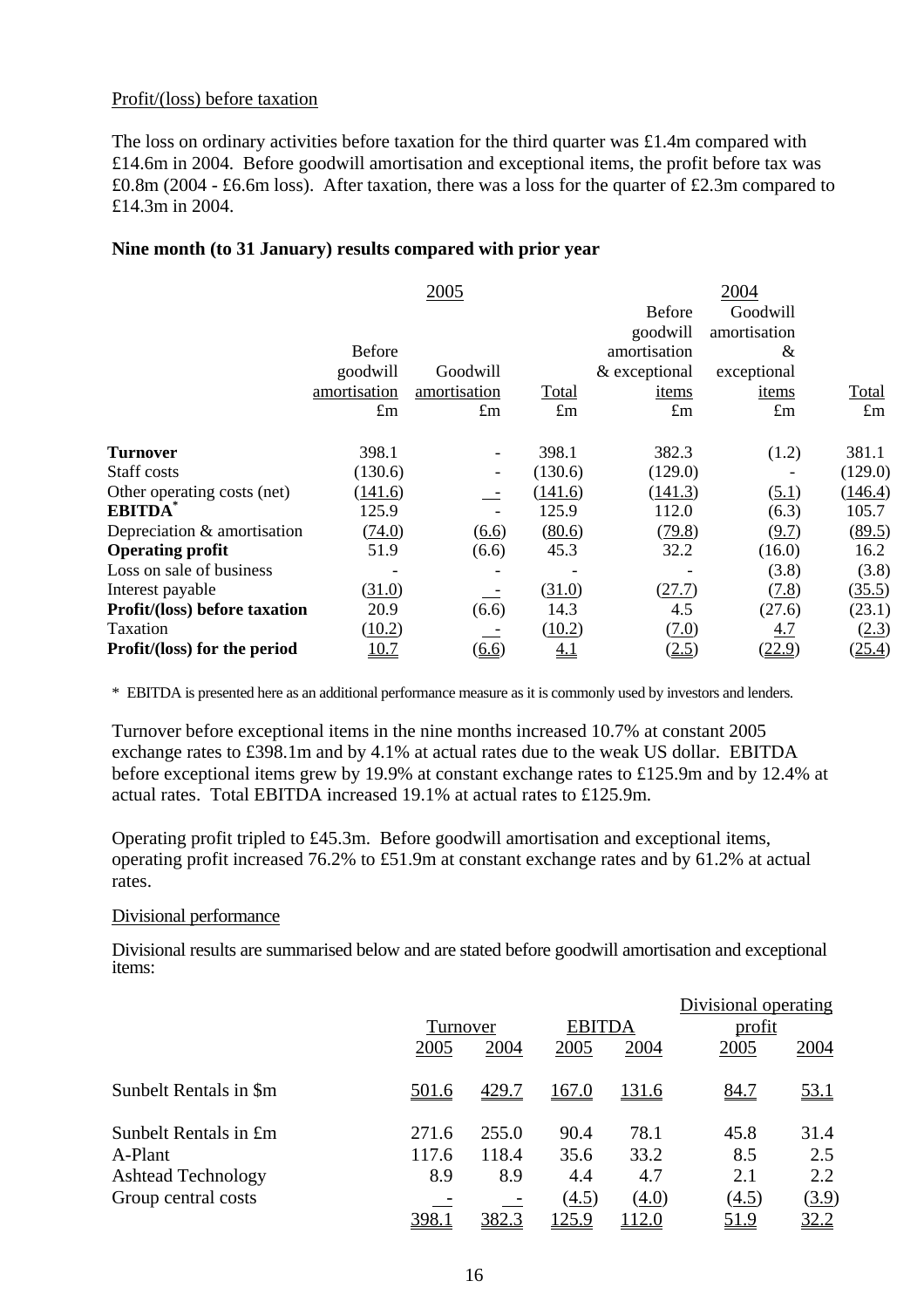# *Sunbelt*

Turnover increased 16.7% in the nine months to \$501.6m. This performance was due to improved rental rates which grew approximately 7% over 2004, combined with higher equipment utilisation which rose from 65% a year ago to 70% and a fleet size which was broadly similar in both years. Growth was broadly based with all regions and all major product areas trading ahead of last year. The second quarter benefited by an estimated \$8m from additional work resulting from the aftermath of the Florida hurricanes.

Operating costs (excluding depreciation and goodwill amortisation) rose 12.2% in the period to \$334.6m in 2005. This reflected increased investment in personnel and higher maintenance costs to service current activity levels as well as growth in fuel and insurance costs and the overtime and other costs of servicing the high volume levels in Florida discussed above.

Reflecting these developments, EBITDA for the period grew 26.9% to \$167.0m and EBITDA margin improved to 33.3% from 30.6% in 2004. Divisional operating profit grew 59.5% to \$84.7m representing a margin of 16.9% (2004 – 12.4%). Sunbelt's results in sterling reflected the factors discussed above and the weak US dollar.

## *A-Plant*

Turnover declined 0.7% to £117.6m in the period. However, excluding the effect of the disposal of three non-core businesses during 2003/4, same store turnover increased 5.9% over 2004 reflecting improved rental rates up approximately 3%, a fleet size which was approximately 5% smaller than in the equivalent period a year ago, a rise in utilisation to 64% this year from 59% in 2004. Operating costs (excluding depreciation and goodwill amortisation) decreased 3.8% to £82.0m reflecting the disposals and tight management. Consequently, despite the non-core business disposals, EBITDA for the nine months increased 7.2% to £35.6m representing an EBITDA margin of 30.3% (2004 - 28.0%). Divisional operating profit increased more than threefold to £8.5m representing a margin of  $7.2\%$  (2004 – 2.1%).

# *Ashtead Technology*

Turnover remained unchanged at £8.9m at actual rates of exchange and increased by 4.5% at constant exchange rates. Divisional operating profit of £2.1m decreased 4.5% from £2.2m in 2004 at actual rates of exchange and by 2.8% at constant exchange rates. These results reflected growth in its onshore environmental rental businesses offset by slow offshore market conditions. However, in the third quarter, activity levels offshore improved, especially in the North Sea.

### Interest payable and similar charges

Interest payable and similar charges decreased to £31.0m from £35.5m in 2004 due to the absence of exceptional costs. Before exceptional costs, interest expense rose by 11.9% to £31.0m reflecting lower average debt levels but higher average interest rates following issue of the 12% senior secured notes in April 2004 and the recent rises in US dollar interest rates.

### Taxation

The tax charge for the period of £10.2m (2004 - £2.3m) comprised a charge for current tax of £0.6m and a charge for deferred tax of £9.6m. The Group remains in a tax loss position in the UK for which it is unable to take benefit through its deferred tax charge and, accordingly, the deferred tax charge reflects only a charge on US profits which accounts for the high reported effective tax rate. Cash tax payments remain low.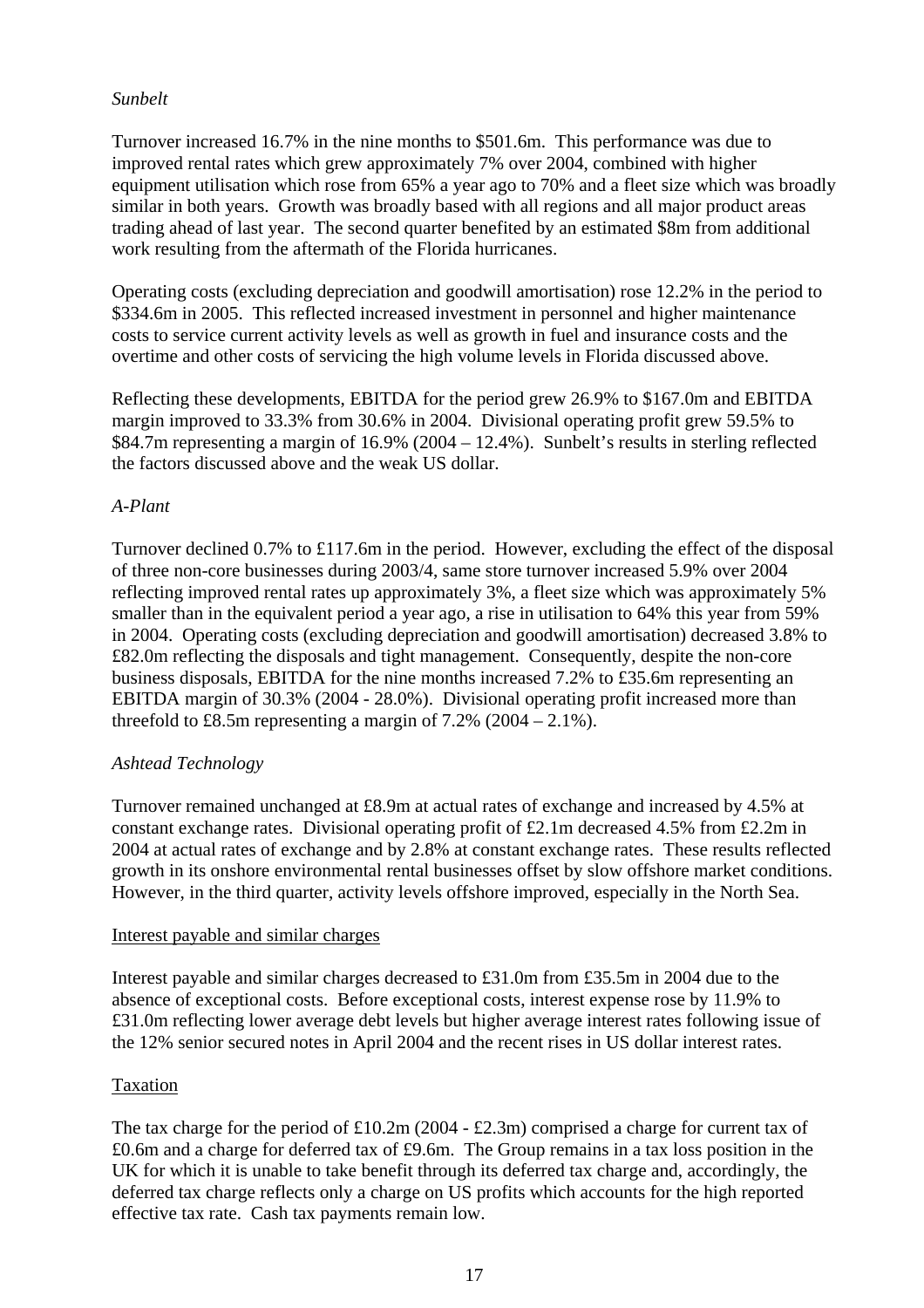### Profit/(loss) before taxation

The profit on ordinary activities before taxation was £14.3m compared with the loss of £23.1m in 2004. Before goodwill amortisation and exceptional items, the profit before tax increased to £20.9m from £4.5m in 2004 (£2.9m at constant exchange rates). After taxation, the profit for the period of £4.1m compared to the loss of £25.4m in 2004.

### **Balance sheet**

#### Tangible fixed assets

|                                     |             | 2005        |             | 2004        |  |
|-------------------------------------|-------------|-------------|-------------|-------------|--|
|                                     | Rental      |             | Rental      |             |  |
|                                     | equipment   | Total       | equipment   | Total       |  |
|                                     | $\pounds$ m | $\pounds$ m | $\pounds$ m | $\pounds$ m |  |
| Opening balance                     | 469.7       | 535.5       | 577.5       | 651.5       |  |
| Exchange difference                 | (18.1)      | (19.8)      | (44.9)      | (48.6)      |  |
| Additions at cost                   | 80.1        | 89.8        | 43.7        | 49.7        |  |
| Disposals at net book value         | (20.6)      | (21.4)      | (28.5)      | (32.5)      |  |
| Depreciation – excluding impairment | (65.8)      | (74.0)      | (73.2)      | (79.8)      |  |
| – UK refocusing programme           |             |             | (4.4)       | (4.4)       |  |
| Closing balance                     | 445.3       | 510.1       | 470.2       | 535.9       |  |

Capital expenditure increased 80.7% at actual rates to £89.8m in 2005 as the Group increased expenditure in improving market conditions. At constant exchange rates the increase was 83.5%. Expenditure on rental equipment was 89.2% of total capital expenditure. Capital expenditure by division was as follows:

|                           |             | 2005        |             | 2004        |
|---------------------------|-------------|-------------|-------------|-------------|
|                           | Growth      | Maintenance | Total       | Total       |
| Sunbelt in \$m            | <u>31.0</u> | 62.7        | <u>93.7</u> | 32.4        |
| Sunbelt in £m             | 16.5        | 33.2        | 49.7        | 17.8        |
| A-Plant                   |             | 27.2        | 27.2        | 24.1        |
| <b>Ashtead Technology</b> | 2.3         | 0.9         | 3.2         | <u>1.8</u>  |
| Total rental equipment    | <u>18.8</u> | 61.3        | 80.1        | 43.7        |
| Other fixed assets        |             |             | <u>9.7</u>  | 6.0         |
| Total additions           |             |             | 89.8        | <u>49.7</u> |

As market conditions in the US improve the Group has returned to the position where a proportion (23.5% in the nine months) of its rental equipment capital expenditure represents growth expenditure. This proportion is estimated on the basis of the assumption that maintenance capital expenditure in any period is equal to the original cost of equipment sold in that period.

The average age of the Group's serialised rental equipment, which constitutes the substantial majority of our fleet, at 31 January 2005 was 45 months on a net book value basis. This was unchanged from the equivalent figure at 30 April 2004. At 31 January, Sunbelt's fleet had an average age of 47 months (58 months for aerial work platforms which have a longer life and 34 months for the remainder of its fleet) and A-Plant's fleet had an average age of 43 months.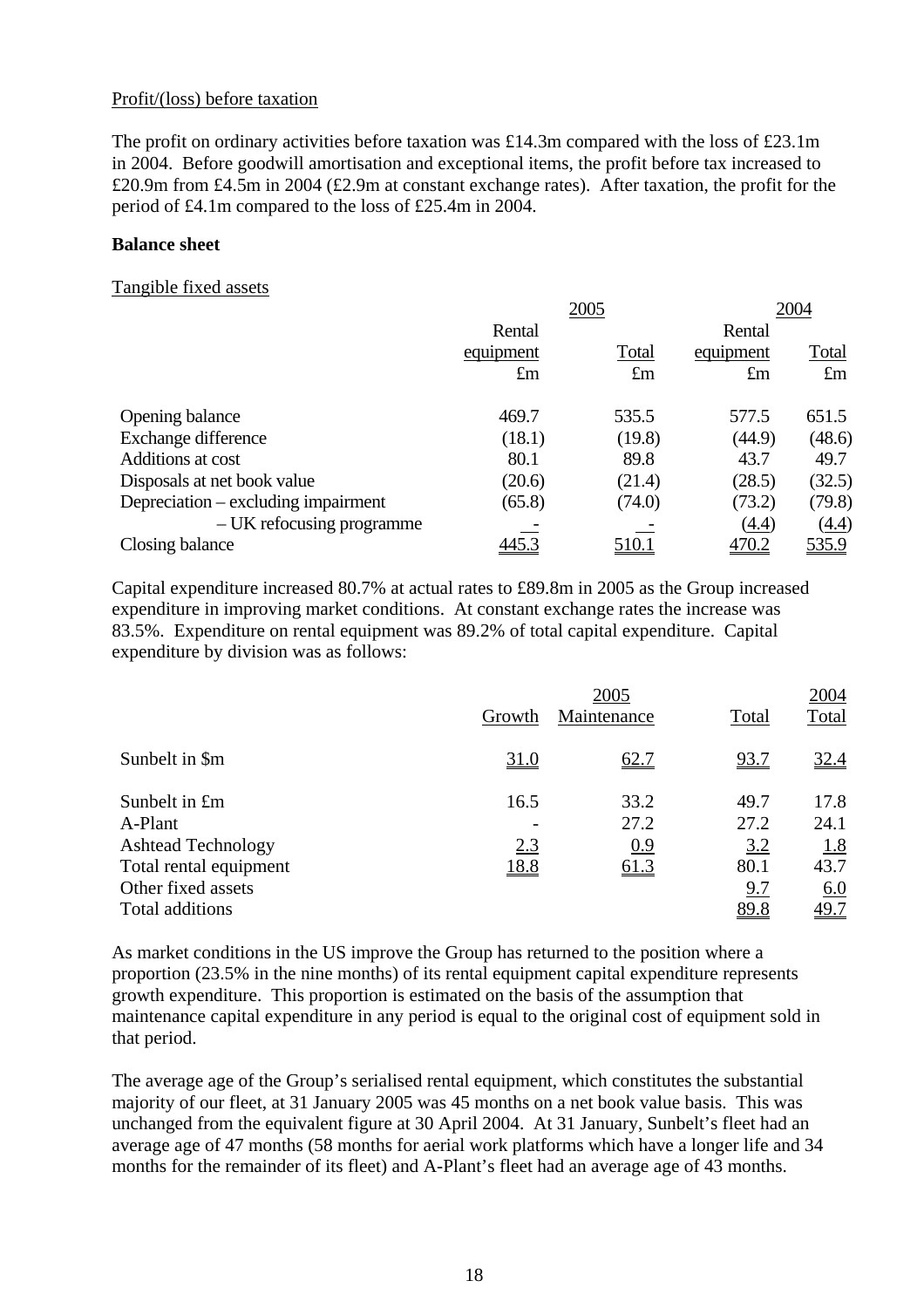Gross capital expenditure for the current financial year continues to be expected to be in line with the level announced last December – in the region of £120m - £130m.

### Trade debtors

Trade debtors increased 4.3% at actual rates to £80.0m in 2005 and by 6.8% at constant rates. These increases were significantly below the comparable rise in turnover and accordingly debtor days improved by 5.4% to 53 days (2004 - 56 days).

## Trade and other creditors

Group creditor days decreased to 63 days at 31 January 2005 from 73 days at 31 January 2004. Capital expenditure related payables at 31 January 2005 totalled £19.0m (2004 - £12.7m). Payment periods for purchases other than rental equipment vary between 30 and 60 days and for rental equipment between 30 and 90 days.

### **Cash flow and net debt**

Free cash flow in the nine months ended 31 January 2005 (which is defined to exclude exceptional costs and which comprises our net cash inflow from operations excluding exceptional items, less net maintenance capital expenditure, interest and tax) is summarised below:

|                                                | Nine months to | Year to       |             |  |
|------------------------------------------------|----------------|---------------|-------------|--|
|                                                |                | 31 January    | 30 April    |  |
|                                                | 2005           | 2004          | 2004        |  |
|                                                | $\pounds$ m    | $\pounds$ m   | $\pounds$ m |  |
| <b>EBITDA</b> before exceptional items         | <u>125.9</u>   | <u> 112.0</u> | 147.0       |  |
| <b>Cash inflow from operations</b>             |                |               |             |  |
| before exceptional items                       | 119.6          | 113.0         | 140.0       |  |
| Cash efficiency ratio*                         | 95.0%          | 100.9%        | 95.2%       |  |
| Maintenance capital expenditure                | (74.7)         | (70.3)        | (82.9)      |  |
| Proceeds from sale of used rental equipment    | 25.4           | 17.2          | 32.3        |  |
| Tax paid                                       | (0.9)          | (0.3)         | 0.1         |  |
| Free cash flow before interest                 | 69.4           | 59.6          | 89.5        |  |
| Interest paid (excluding exceptional interest) | (21.9)         | (23.4)        | (32.9)      |  |
| Free cash flow after interest                  | 47.5           | 36.2          | 56.6        |  |
| Growth capital expenditure                     | (11.8)         |               |             |  |
| Acquisitions and disposals                     | 0.5            | 13.0          | 15.2        |  |
| Exceptional costs                              | (5.7)          | (11.3)        | (18.2)      |  |
| <b>Reduction in total debt</b>                 |                | <u>37.9</u>   | <u>53.6</u> |  |

\* Cash inflow from operations before exceptional items as a percentage of EBITDA before exceptional items.

Cash flow from operations for the nine months reflected the improved EBITDA performance. The cash flow improvement over 2004 was less pronounced than would be expected from the improved EBITDA because the implementation of a new computer system in Sunbelt in the spring of 2003 temporarily increased receivables at the 2003 year end which was largely recovered in the following nine months, boosting cash flow from operations in the nine months ended 31 January 2004. Principally due to this effect, cash inflow from operations increased only 5.8% to £119.6m and the cash efficiency ratio was  $95.0\%$  (2004 – 100.9%).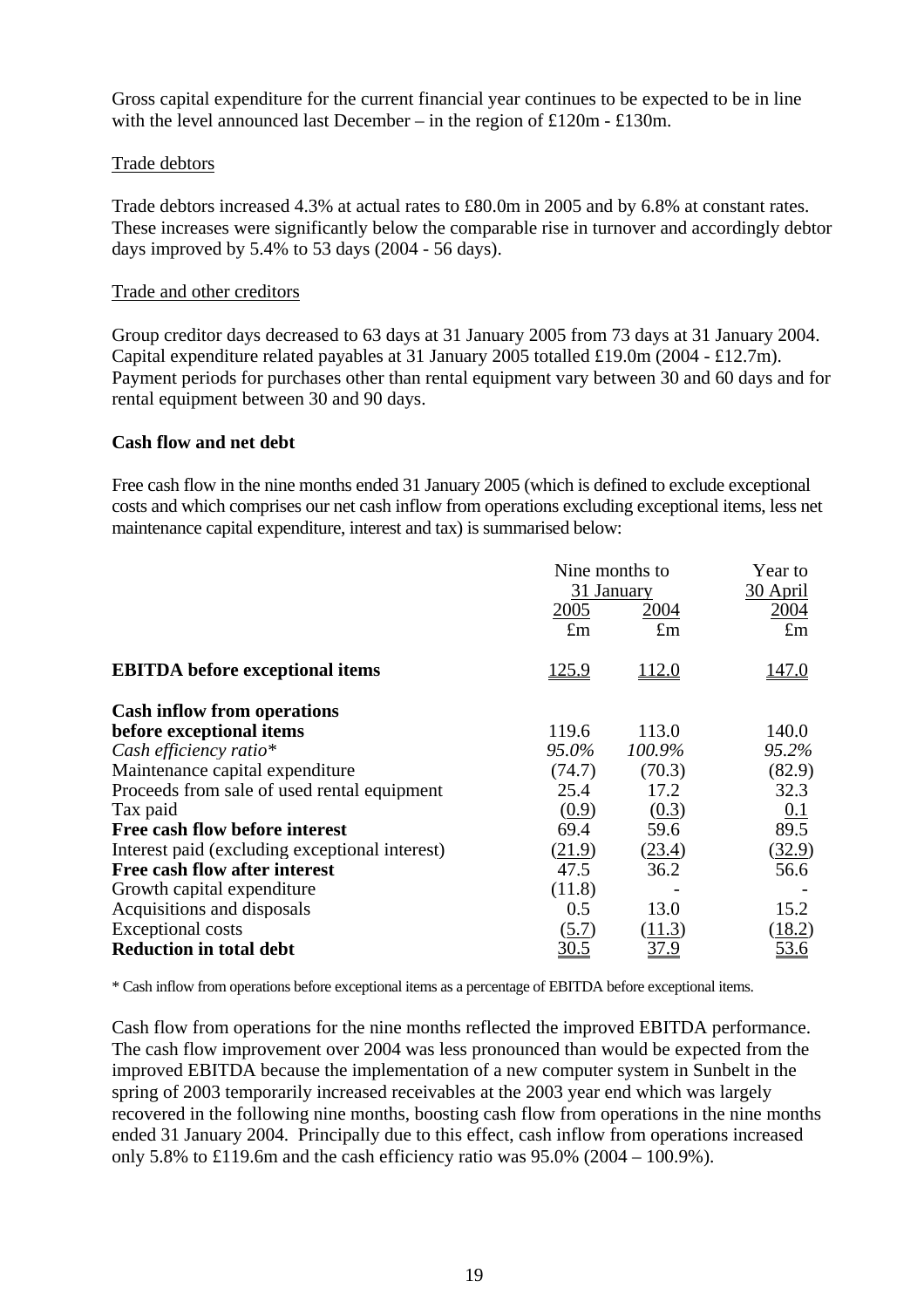After net maintenance capital expenditure of £49.3m (2004 - £53.1m) and tax, free cash flow before interest was £69.4m (2004- £59.6m). Interest payments were £21.9m. After interest, free cash flow rose 31.2% to £47.5m (2004 - £36.2m). This free cash flow was applied:

- (i) to pay  $£11.8m$  in respect of growth capital expenditure;
- (ii) to pay outstanding exceptional refinancing costs of £5.7m which had been accrued for at the 2003/4 year end; and
- (iii) to reduce outstanding debt by  $\text{\pounds}30.5m$ .

|                                                            | 31 January  |              | 30 April     |
|------------------------------------------------------------|-------------|--------------|--------------|
|                                                            | 2005        | 2004         | 2004         |
|                                                            | $\pounds$ m | $\pounds$ m  | $\pounds$ m  |
| First priority senior secured bank debt and overdraft      | 241.0       | 355.6        | 226.1        |
| Finance lease obligations                                  | 10.9        | 14.0         | 12.1         |
| 12% second priority senior secured notes, due 2014         | 115.8       |              | 115.6        |
| 5.25% unsecured convertible loan note, due 2008            | 131.1       | 130.4        | 130.6        |
|                                                            | 498.8       | 500.0        | 484.4        |
| Cash at bank and in hand                                   | (8.0)       | (14.3)       | (9.9)        |
|                                                            | 490.8       | 485.7        | 474.5        |
| Non-recourse finance received under debtors securitisation |             | 49.6         | 52.2         |
| Total net debt                                             |             | <u>535.3</u> | <u>526.7</u> |

At 31 January 2005 total net debt which the Group defines to include non-recourse funding received under the debtors securitisation was £490.8m (31 January 2004 - £535.3m) with the reduction being due to a combination of cash generation and the weak US dollar. Measured at constant (31 January 2005) exchange rates, the reduction in total net debt since 31 January last year was £32.5m and £22.7m in the nine months since 30 April 2004.

On 12 November the existing first priority senior secured bank debt facility and the non-recourse finance received under the accounts receivable securitisation were repaid utilising drawings under the Group's new \$675m five year, first priority asset based senior debt facility (the "new facility"). The new facility consists of a \$400m revolving credit facility and a \$275m term loan and, as was the case with the facility repaid, is secured by substantially all of the Group's assets.

Based on January 2005 debt and EBITDA levels, the Group has now achieved the necessary targets to reduce the interest rate payable on borrowings under this facility to LIBOR plus 225bp from the average of LIBOR plus 260bp payable when the facility closed. This 35bp reduction in interest cost, which took effect from 28 February, provides a useful partial offset against the recent increases in US dollar LIBOR. Availability under the new facility was \$110m at 31 January 2005.

# **International Financial Reporting Standards (IFRS)**

The Group is required to report its results under IFRS for the year ending 30 April 2006. The project to implement the adoption of IFRS is on schedule. The IFRS implementation project team was established in 2004 to ensure that appropriate processes and procedures were put in place to achieve the transition to IFRS. The project team reports to a steering committee comprising the Group Finance Director and senior financial management, with the external auditor in attendance and the Audit Committee is overseeing the project.